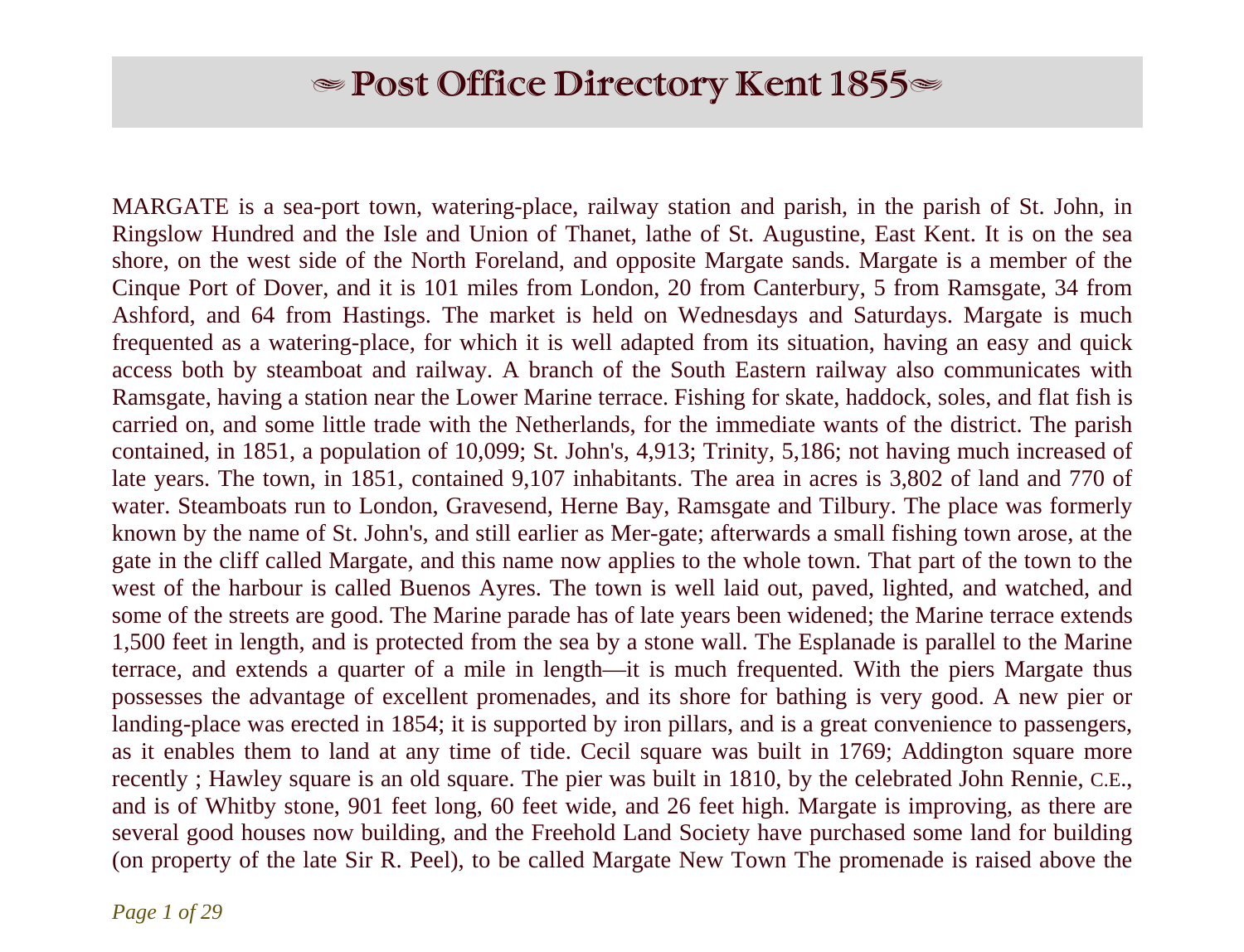level of the sea. The old jetty has been removed. The lighthouse is on the pier; a fine view is obtained from it. A patent slip for the repair of ships is opposite to the jetty; so that, although there is no regular port, considerable accommodation is afforded for shipping. The church of St. John the Baptist is an ancient edifice, commenced in 1050. It is of rough flint; consists of a nave, two ailes, and a square tower, with 8 bells at the west end of the north aile; there is a fine organ. The brasses and monuments are numerous and ancient. The living is a vicarage, in the presentation of the Archbishop of Canterbury. Trinity church was built in 1825, but this fabric has not any endowment for the minister, the Rev. Mr. Prosser. The Cobb family have handsomely found the incomes for two assistant curates. It is in the pointed style, built of brick, cased with Bath stone, and has a nave and two ailes and chancel, with stained glass windows. The tower is 135 feet high, and was partly built at the expense of the Trinity House as a landmark. The Wesleyan Methodist chapel is in Hawley square. The Roman Catholic is in Princes crescent. Zion chapel, Addington Street , belongs to Lady Huntingdon's connexion. Ebenezer chapel, near Cross street, belongs to the Baptists; it has been lately much enlarged and improved. The Seamen's chapel is opposite Zion place. The Calvinist chapel is in Love lane. The Town hall is a plain structure, near the market, and contains some portraits; in it are held the weekly petty sessions, and monthly meetings of the Town Commissioners. The Market was erected in 1820. It is enclosed by porticos, in the Tuscan style, and iron railings. There is a good supply of meat, poultry, fish, and vegetables. The market days are Wednesdays and Saturdays. The Droit office is at the end of the pier, and is a handsome building with a portico; it has an illuminated clock. The Custom-house is on a small scale. The Post Office is in Cecil square. The Theatre is a convenient structure, built in 1787. The Royal Hotel is again opened for visitors. The Assembly Rooms have billiard rooms and coffee rooms attached, and are opened daily during the season, for concerts and balls. The Literary and Scientific Institution was established in 1839; it is in Hawley square; the library contains 2,500 volumes. The reading-room, under the care of a librarian, is supplied with newspapers and periodicals, and open daily to the subscribers; during the winter season lectures are occasionally delivered, chiefly on scientific subjects; most of these lectures have been illustrated by diagrams and elaborate experiments. The museum of the institution has a very extensive collection of British birds, of which a catalogue of the rarer species will be found at the institution ; the museum also possesses a collection of some of the most curious specimens of plants indigenous to the island; acting Hon. Sec. Mr. John Poussett. The Royal Seabathing Infirmary is at Westbrook; a neat building, with extensive accommodations for 210 indoor patients; it has a considerable income from legacies and gifts. The Gas works belong to the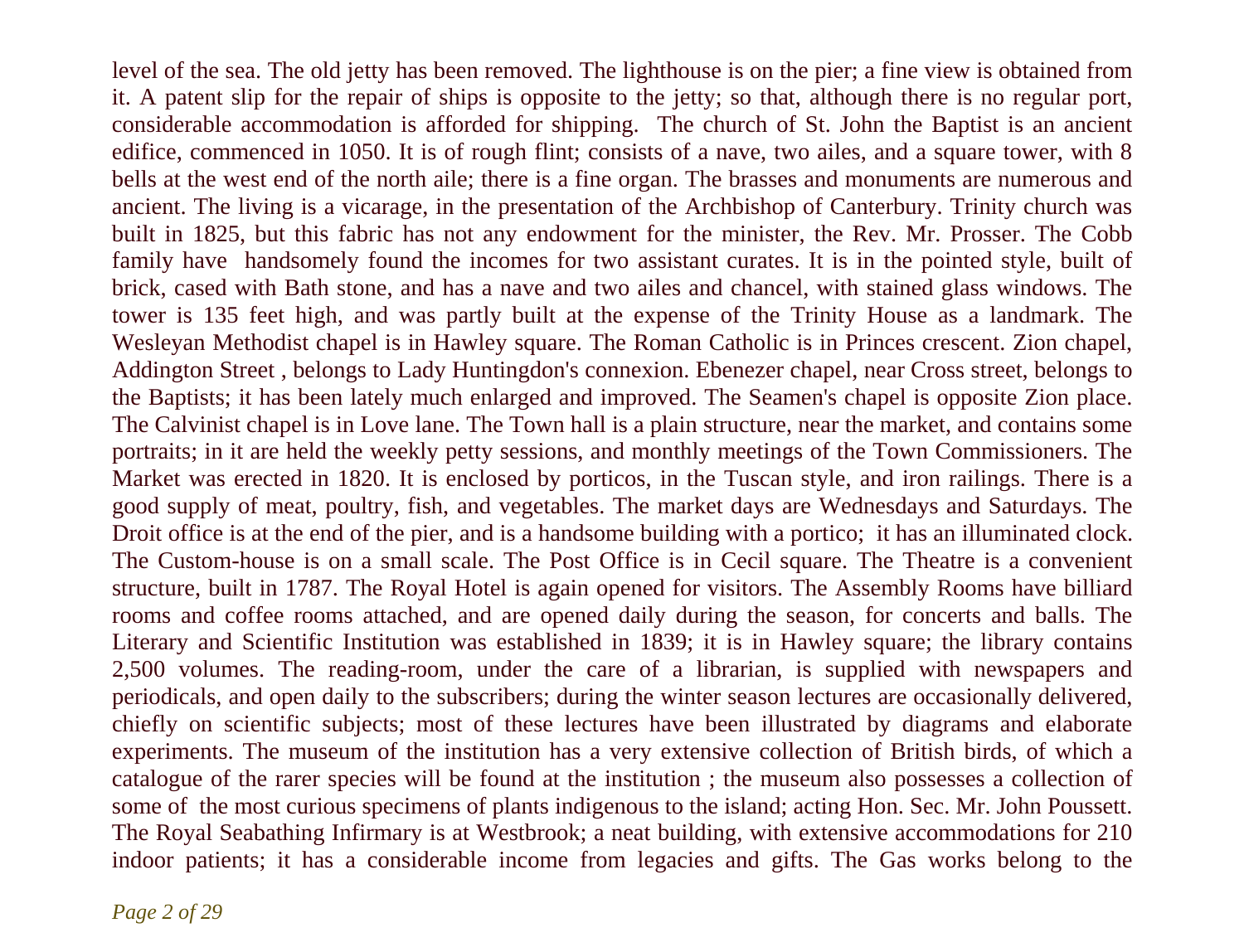Margate, Ramsgate, and Broadstairs Company. They are in the Dane. Clifton Baths are excavated out of the solid chalk rock, and contain, besides the usual accommodation, a billiard table and an organ. The Bathing Rooms are in High street; they have reading-rooms attached. There is also another bathing house on the Lower Marine terrace. The Tivoli Gardens are described elsewhere, but may be considered as belonging to the town. Draper's Hospital contains almshouses for widows, founded in 1709. The town contains French bazaars, libraries, reading-rooms, &c, and all the stock amusements of a well-frequented watering place, and as many as 100,000 visitors sometimes arrive during the season. The Charity school provides for the education of 400 children. The Bank is in King street. Messrs. Cobb and Co. are the proprietors. Races are held annually in September on the race course, about a mile from Dandelion, and there is a regatta. Dandelion, at which are the remains of an ancient mansion with a well prison, is 1½ miles west from Margate, on the London road passing through Westbrook by Garlinge; a handsome old castellated gateway, with upper chamber, still gives us an indication of the fame once surrounding the residence of Dann-de-Lyon. Near it are Street, Muthrix, Rankhorn, and Hartsdown: Hartsdown house is a farm fabric, commanding a fine harbour and north sea view, surrounded also with trees, and inhabited by C. T. Hatfield, Esq. Garlinge is a small hamlet, near which, in 1724, upwards of 20 ancient instruments, like adzes or chisels, of mixed brass or bell metal were found. Woodchurch is a hamlet 2½ miles southwest, at which formerly was the chapel of Acol Twenties, 1¾ miles south-west. Shottendane and Salmstone, ½ mile south; here is an ancient Grange or parsonage, once belonging to Christchurch, Canterbury, but now to the See. It has remains of the chapel or infirmary. Chalk Hole is 1¾ miles southsouth-west. Vincent, 2 miles south-south-west. Lydden is 2 miles south, and Fleet 2 miles south. Dane had formerly a chapel, erected in pursuance of a licence granted in 1230; it is now in ruins. Nash Court is 1 mile south from Margate, and Nash 1½ miles south, lying to the West of the road to Ramsgate. On the road to Ramsgate are Chapel Hill 1 mile south; Poor Hole 1½ miles south; near it Nash and Westwood, and Jacky Bakers 2½ miles south; near it Northwood. On the road to St. Peter's and Broadstairs are Draper's, half a mile south-east, where are almshouses and the Quakers' meeting ; near it Updown, Sacket Hill, and Shallows, 1½ miles south.

 KINGSGATE, formerly Bartholomew Gate, takes its name from a gate through the cliffs, and from its once having been the landing place of King Charles II; and the Duke of York (James II.) It is 1½ miles north of Broadstairs and north-east of St. Peter's, and 3 miles east of Margate. Here was formerly a seat of the first Lord Holland, built on the design of the Norman villa of Cicero. The grounds he decorated with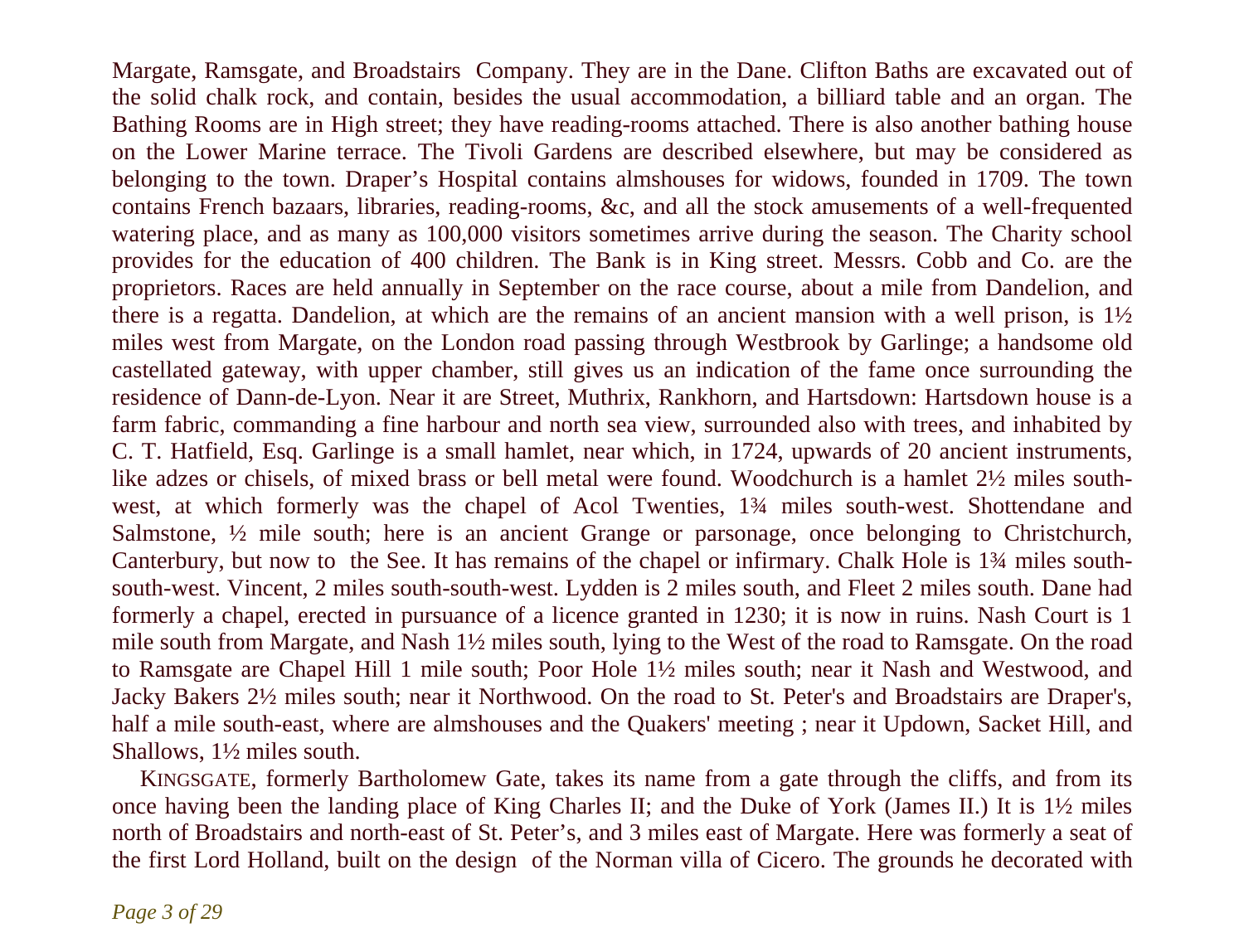models of ancient buildings and ruins, and on the Downs erected a monument to commemorate a battle fought in the year 800 between the English and the Danes. It was afterwards the property of the celebrated Charles James Fox. From the coast is a fine view of the passing shipping; and to the north is Foreness, the north point of Kent, Long Nose Spit and Kemp's stairs, and White Ness, and on the south the North Foreland, the Acantlum Promontorium of the Romans, and the North Foreland light, 63 feet high. On the road to Margate are Northdown, a neat village, West Northdown, and George Hill. Near Northdown is Whitfield Tower, now used as a sea beacon. Hackendown, on the road to the North Foreland, is the scene of the conflict first-mentioned, where two tumuli formerly existed; and the tower of Lord Holland now marks the site. And the adjoining residences in the parish of St. Peter's, altogether make the drives from Margate to the north-east of the Isle of Thanet as attractive to its visitors as do those from Ramsgate to the south-west.

## **GENTRY.**

Adams Mrs. 11 Addington square Anstey Mr. William, 121 High street Barker Willimi, esq. Dane Bassett Henry, esq. 3 Union crescent Bayley Edward, esq. 8 Union crescent Bird Rev. Caleb, Chapel house Blackman Martin, esq. 6 Cliff terrace Blackburn Thos. esq. Northdown hall Bentley Wm. sen. esq. 10 Vicarage pl Bentley Wm. esq. 3 Vicarage place Boys John, esq. [magistrate], St. James's square Boys John Harvey, esq. 33 Hawley st Boswell Mrs. 4 Upper Grosveror place Brown Lieut. Alexander, R.N. St. James's square Burgess William, esq. Dane Burlton Thos. esq. 51 Hawley square

Burlton Carr, esq. Chapel Hill lodge Busfield Joseph, esq. 3 Upper Marine terrace Case William, M.D. 6 Crescent place Cates Miss, 5 Upper Marine terrace Chapman Miss, 1 Grove place Chippendale John, esq. 3 Grove place Chippenfield William, esq. Royal Seabathing infirmary Cobb Francis, esq. Foley house Cobb Francis Wm. esq. King street Cobb John Mitchener, esq. 4 Lower Grosvenor place Cobb Thomas Francis, 11 Upper Marine terrace Cooper George, esq. 35 Hawley square Cozens Mrs. 6 Cecil square Cramp Thomas, esq. 5 Hawley square

*Page 4 of 29*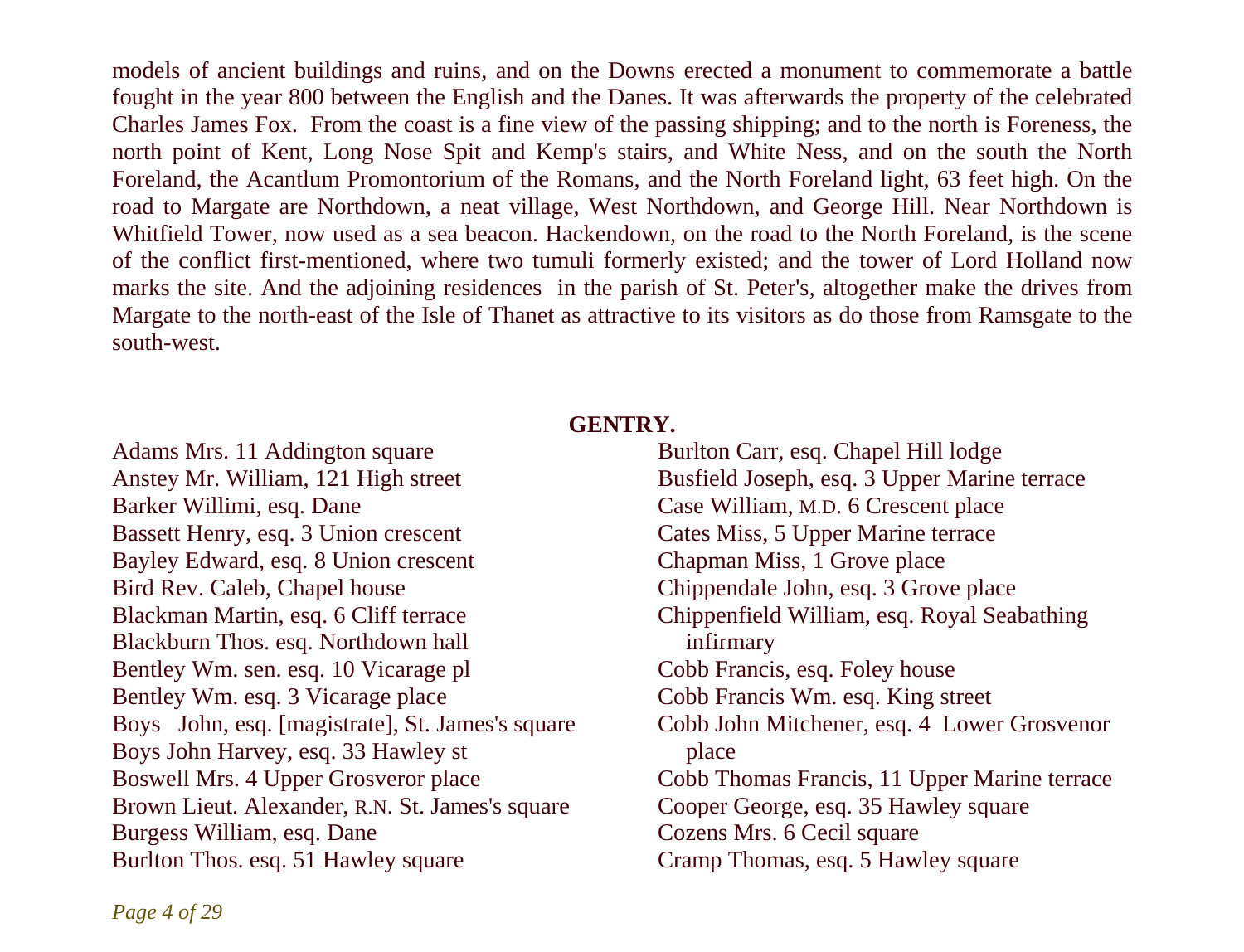Crofts Robert, esq. 14 Hawley square Crookshanks Mrs. 30 Hawley square Davies Rev. William Bowen [minister of Ebenezer chapel], 4 Addington sq Dalton John, esq. 2 Churchfield place Deering Mrs. 18 Cecil square Devaynes William Augustus, esq. Updown house Denneson Mrs. 7 Churchfield place Dodgson Mrs. 111 High street Dorson Miss, 10 Union crescent Dunbar James, esq. Dane hill house Evans James, esq. 11 Union crescent Finnis Mrs. Salmston grange Flint Benjamin Francis, esq. 6 Addington square Flint Fenner Ludd, esq. 6 Addington sq Flint John Berry, esq. Addington house Flint Miss, 8 Cecil square Flint Thomas, esq. 6 Hawley square Free Major, 11 Buenos Ayres Friend Jas. Taddy, esq. Northdown ho Friend Mrs. Northdown house Foster Miss, Northumberland house Gardner Mrs. 8 Addington square Gaskell George, esq. 3 St. James's sq Gaskell Wm, esq. 41 Hawley square Gilbert Richard, esq. 24 Hawley square Gilder Wm. Thos. esq. 9 Union crescent Giles Mrs. 11 Cecil square Goddart Mrs. Robert, 5 Vicarage place Hall Mrs. 21 Charlotte place

Harreskine Wm. esq. 45 Hawley square Harris Miss, Fort lodge, 32 Fort cresnt Harrison Mr. Moses, 18 Charlotte pl Hayden Charles, esq. 23 Hawley sq Hemer Lieut. Robert, R.N.. Union cottage, Westbrook Heys Miss, 11 Vicarage place Higham Thos. esq. 8 Churchfield pl Hillas Mrs. 15 Hawley square Hoffman George Henry, esq. 5 Cecil st Hopton Mrs. James, 2 Addington sq Horton Fredk. esq. 10 Up. Marine ter Hunter George Yeates, M.D., M.R.C.S. 23 Cecil square Jacobs Mrs. Grosvenor house Jellicoe Mrs. 4 Hawley square Jenkins John, esq. 42 Hawley square Jolly James, esq. Shottendane house Jones Rev. John Lewis, B.A. Thanet ho Jolland Mr. Thomas, 15 Clifton terrace Kerridge Mrs. Upper Grosvenor place Lansell Mrs. Belle Alliance house Leven Chas. Henry, esq. 37 Hawley sq Levey Mrs. 10 Cecil square Lingham Rev. John Francis, M.A. [vicar], 13 Cecil square Little Mr. John, 9 Lower Clifton place Martin Frederick, 31 Hawley square Merten Herman Dias, esq. Street lodge Meachlan John, esq. 6 Upper Grosvenor place

*Page 5 of 29*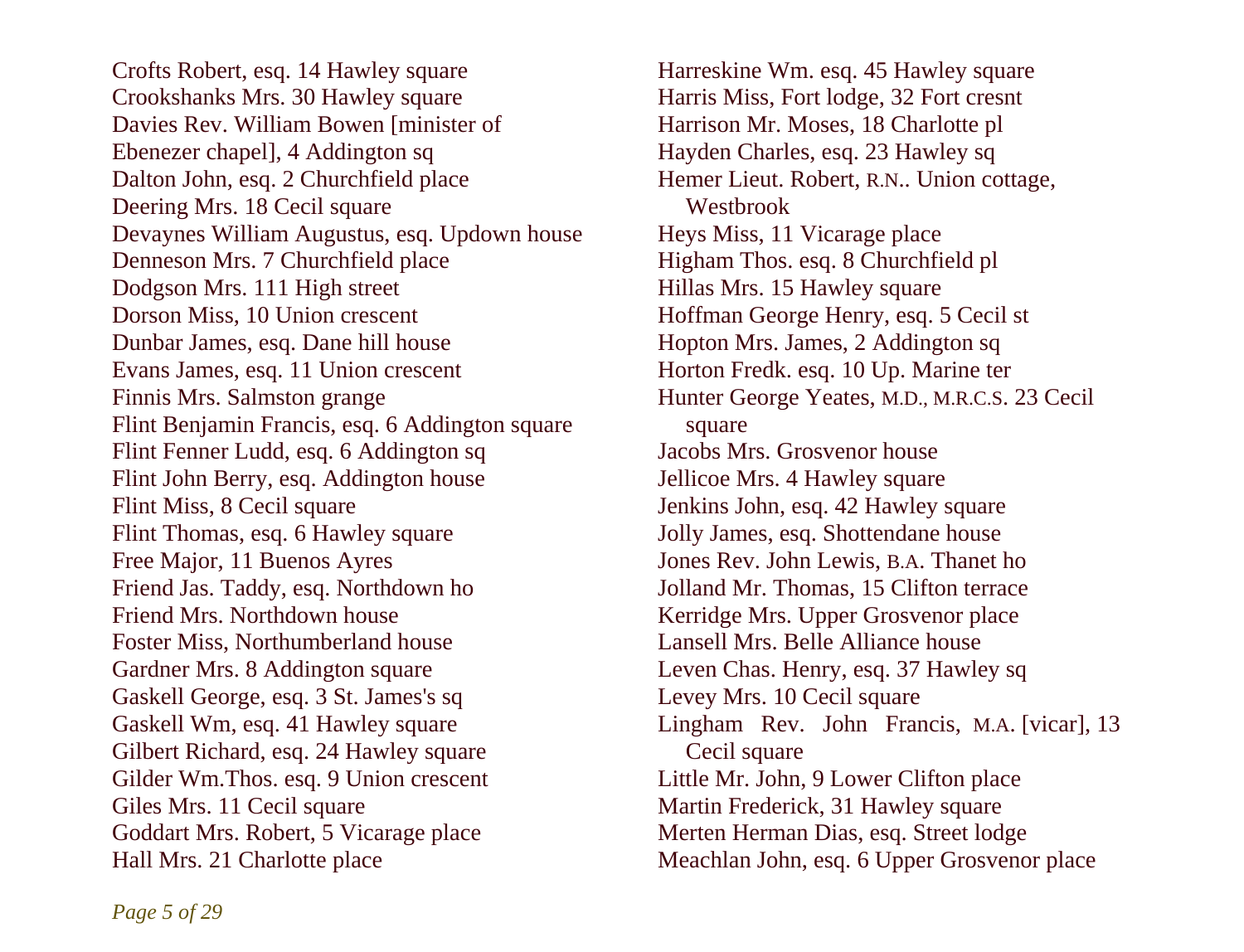Mead Mrs. 4 Vicarage place Mickleburgh James, esq. Thanet house Mills Mrs. George, 5 Buenos Ayres Motley Mr. Edward, 24 Dane hill row Mowatt Rev. James [Wesleyan minister], 23 Union crescent Munn Mrs. Percy lodge Ness Mrs. Adelaide cottage Newby Mrs. 2 Lower Grosvenor place Newman Mr. Benjamin Bywater, 14 Clifton terrace Nottridge Mrs. 10 Upper Marine ter Osborn Miss, 32 Hawley square Ovenden George, esq. East Cliff house Owen Mrs. Vicarage place Payne William, esq. 4 Bridge terrace Perry George Michael, esq. 3 Upper Grosvenor place Phillpotts Mrs. 49 Hawley square Pickering James, esq. 22 Hawley sq Pilcher Mr. William Hen. 12 Clifton ter Porter Mrs. 2 Garden row Price David, esq. Northumberland pl Price John Wild, esq. Northumberland house Pringle Mrs. 9 Upper Grosvenor place Prosser Rev. Samuel, M.A. [minister of Trinity church], 8 Cecil street Ralp Mr. John Gibbons, 12 Clifton ter Rawley Mrs. 25 Upper Marine terrace Read Mr. Wm. 10 Lower Clifton place

Rice Mrs. 8 Upper Grosvenor place Rich Henry W. esq. 9 Upper Marine ter Richardson Mrs. 2 Church square Righton James Brown, esq. Fleete Ring John, esq. 11 Up. Grosveuor place Rowe Thomas, esq. 8 Princes street Sackett Miss, 27 Hawley square Sackett Mrs. 1 Addington square Silk Mrs. 3 St. John's street Sinclair Mrs. 2 Upper Grosvenor place Slodden Mr. Wm. 5 Churchfield place Smith Mr. John, 52 Hawley square Smithett Richard Manger, esq. Hengrove house Soper Mr. William, 2 East crescent Spencer Mrs. 21 Hawley square Standing James, esq. Hawley street Swinard Mr. John, 2 Addington square Tancred Henry Wm. esq. 14 Cliff ter Tatham George, esq. 7 Addington sq Thomas Mr. Edwd. 18 Up. Clifton pl Thorpe Mrs. 24 Cecil square Tomlin Mrs. Northdown Towne Jirety, esq. 11 Cecil street Towne Josiah, esq. Belgrave cottage Trotter George, esq. 31 Fort crescent Turner James, esq. 7 Up. Grosvenor pl Veness Rev. Henry Thomas, B.A. [lecturer at Trinity church], Napier ho Wainwright Mrs. Edward, 1 Lower Grosvenor place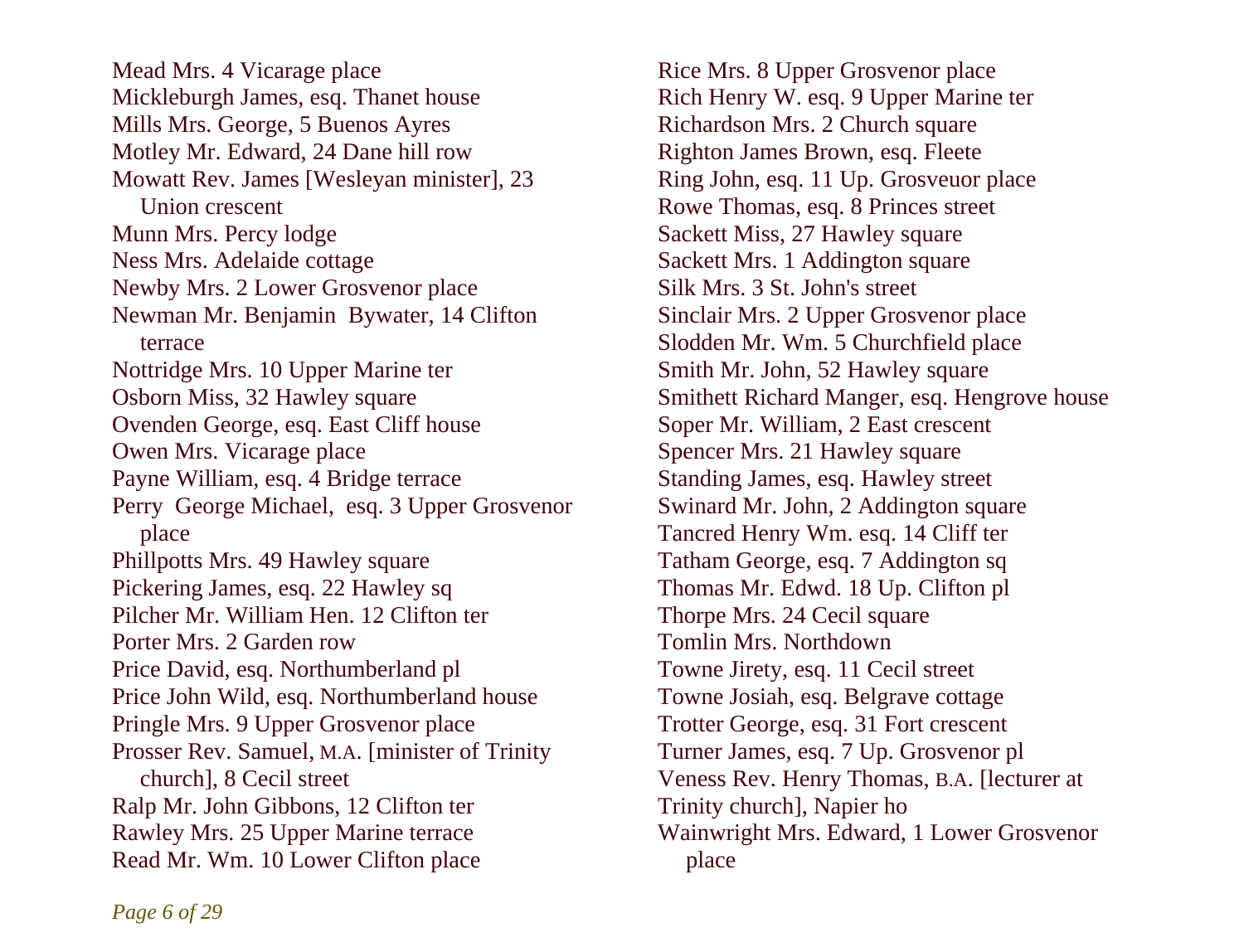Westbrook John Cook, esq. Vicarage pl Whitcomb John, esq. Grosvenor villa White Edward, esq. 8 Up. Marine ter White Mrs. 20 Hawley square

Winter Miss, 43 Hawley square Woodyer Charles, esq.11 Fort crescent Wright Jas. Edwd. esq. 36 Hawley sq Wright Lieut. Thomas, R.N. Addington villa

# **TRADERS.**

Abbott Francis, importer of foreign wines & spirits, 15 Cecil square, & 23 Harp lane, London Abram James, writing master, 1 Aldby plaee Adams George, plumber, 3 Crescent place Adams George, shoemaker, 43 King street Adams William, plumber, 12 Bridge street Adams William, inland revenue officer, 14 Vicarage place Addis Henry John, lodging house, 18 Cliff terrace Admans George, bricklayer, 16 Dane hill row Akhurst Elizabeth (Mrs.), shopkeeper, 38 King street Akhurst George, hairdresser, Bankside Amos George Hope, grocer, 6 Marine parade Anderson Thomas George, lodging house, 11 Zion place Andrews John, lodging house, 6 St. John's street Andrews Mary (Mrs.), lodging house, 2 Lower Clifton place Arnold James, grocer, Prospect place

Arnold John, lodging house, 7 Cliff terrace Atkinson William Bolel, surgeon, 8 Queen street Atwood Francis, *York Hotel tap*, Duke street Austen Edward, coal dealer, Mill lane Austen Edward, grocer, 5 Lombard street Austen Sarah (Mrs.), *New inn*. New street Austen William, plumber, 2 Mill lane

Baker William, fishmonger, Hawley street Ball Sarah (Miss), lodging house, 27 Lower Marine terrace Bamford Elizabeth (Mrs.), lodging house, 8 King street Banks John, miller, Draper's mill Barrett Robert, shoemaker, 1 mill lane Barrett William, bootmaker, Hawley street Barnard John James, station master. Railway station Basden Ann (Mrs.), corset maker, 2 New Cross street Bassett Edward, lodging house, 12 Fort crescent

*Page 7 of 29*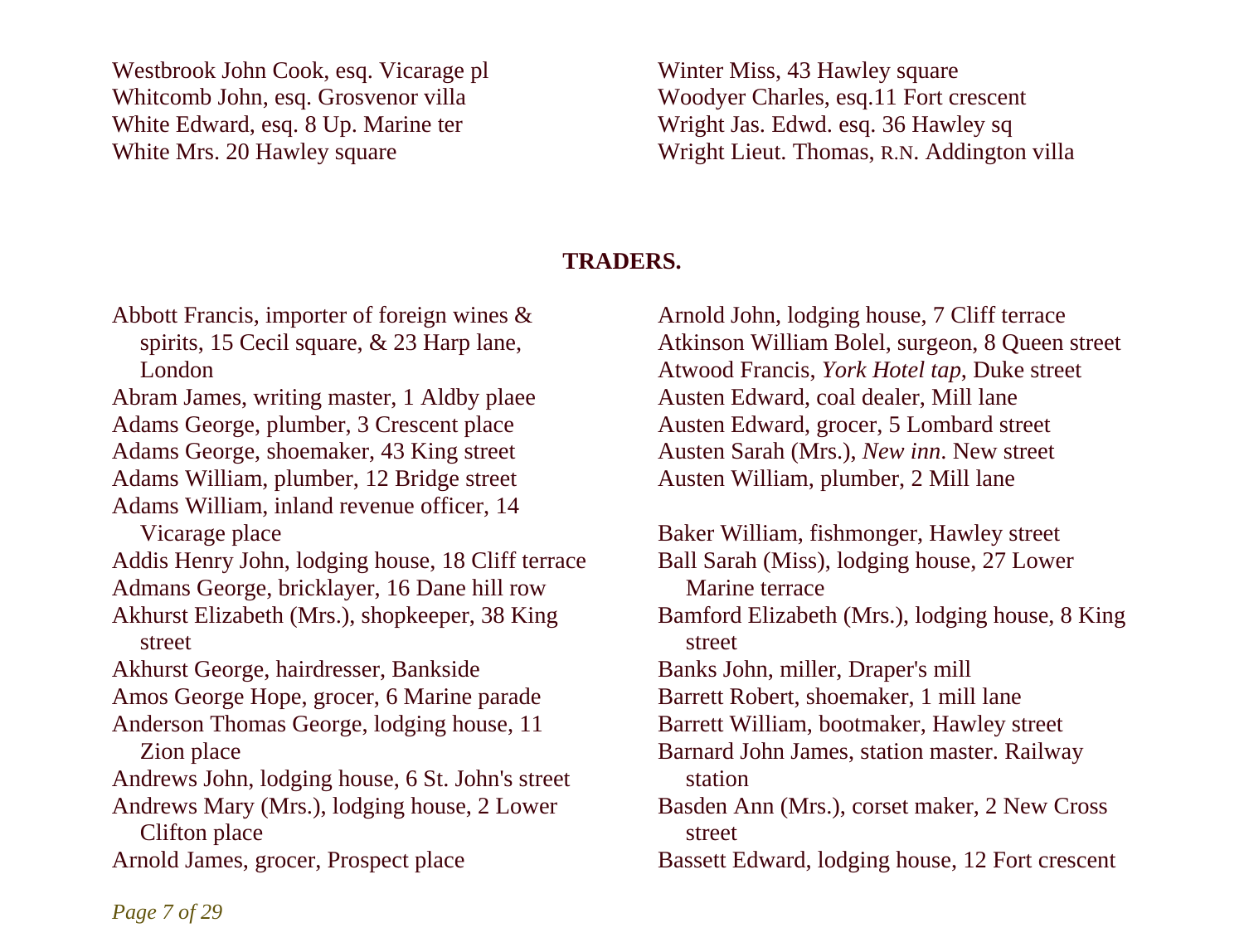Bassett George, lodging house, 20 Union crescent Bastow Samuel, contractor, 4 St. James's square Batley Richard, lodging house, 8 Lower Clifton

place

Batsford Elizabeth (Mrs.), lodging ho. 33 Lower Marine ter

Bax Harriett (Mrs.), lodging house, 4 Trafalgar place

Bayley Charlotte (Mrs.), grocer & cheesemonger, 13 Queen st

Bayley John, bricklayer, 9 St. John's street

Bayley Richard, lodging house, 15 Prince's crescent

Bayley Stephen, lodging house, Ramsgate road

Baynes Ann (Mrs.), lodging house, 4 Dane hill row

Beale Harriett (Mrs.), greengrocer, 4 Lombard street

Beerling Henry, butcher, 33 High street

Bennett Jn. Clelan, architect, surveyor & farmer, Draper's fm

Bennett William, lodging house, 3 Brooke terrace Bentley Daniel, William & Thomas,

 ironmongers, smiths, bellhangers & gasfitters, 41 High street

Bentley Daniel, cooper & brush warehouse, 129 High street

Birch John, farmer, West North down Bishop James, baker, High street

Bishop John, baker, Love lane

Bishop Mary (Mrs.), lodging house, 18 Dane hill row Blakeney James, tailor, 114 High street Bloxham James, grocer, 3 Lombard street Boatwright John, eating house, 17 High street Boatwright Mary (Mrs.), lodging ho. 2 Middle Grosvenor pl Boswell Jane (Mrs.), lodging house, 17 Cliff terrace Boys John Harvey, solicitor, clerk to the magistrates, joint registrar to the commissioners of salvage, India house, Hawley street Boys Sarah (Mrs.), lodging house, 1 Upper Marine terrace Bowe Martha (Mrs), lodging house, 3 Aldby place Brady Thomas, toy dealer, 2 Bridge street Brady Thomas, hairdresser, 4 Bridge street Brasier Sarah & Jane (Misses), confectioners, 7 High street Brazier William Church, printer & bookseller, 20 High st Brooke & Mertens, solicitors & notaries, clerk to the Commissioners of land & assessed taxes & income tax, 25 Cecil square Brooke Misses, ladies' establishment, 38 Hawley square Broom Jane (Mrs.), lodging house, 5 Booths place

*Page 8 of 29*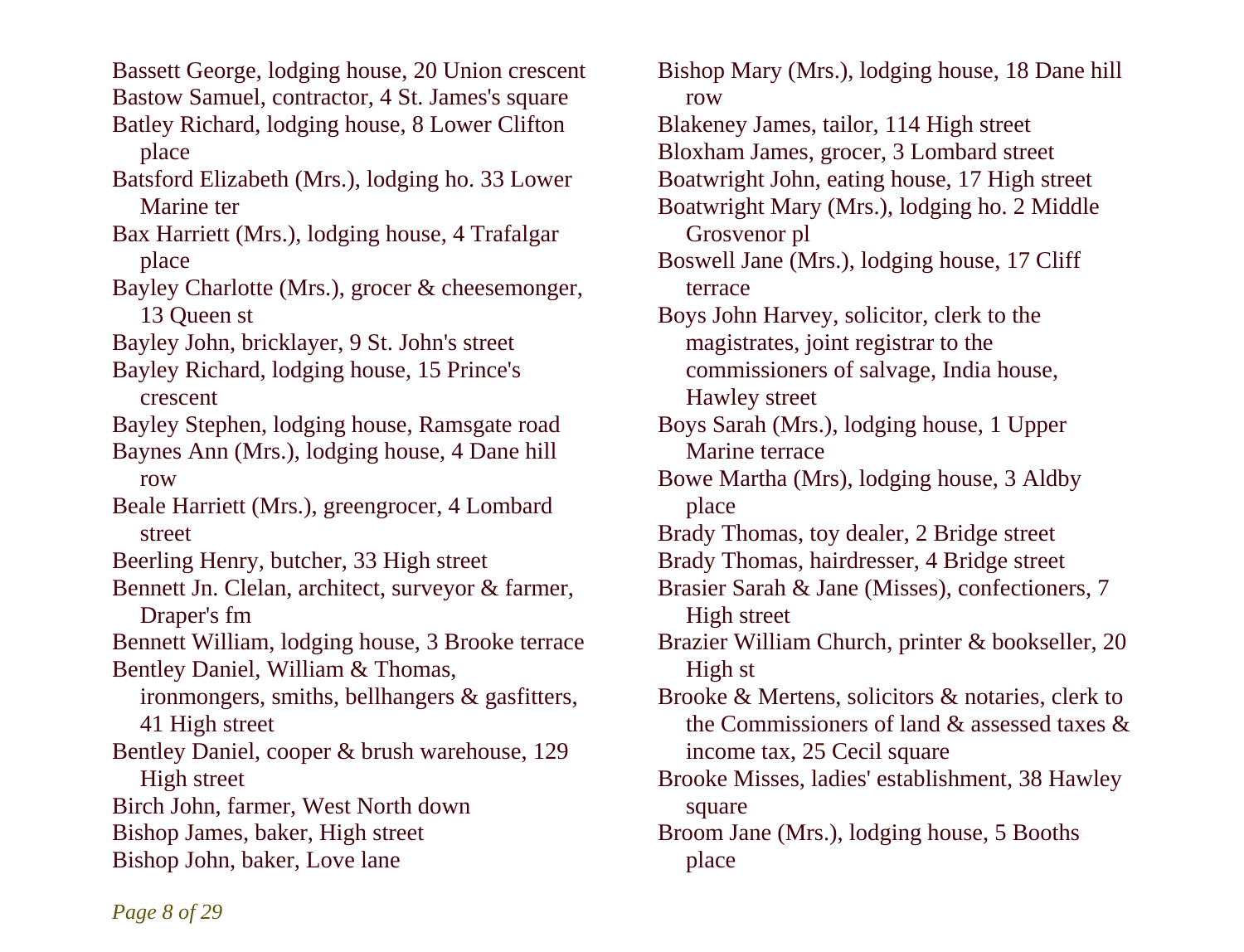Brown Caroline (Mrs.), lodging house, 17 Dane hill row

Brown John, blacksmith, New street

Brown Susan (Mrs.), lodging house, Westcliff house

Brown William, corn dealer, 13 St. John's place

Brown William, livery stables, St. James's square

Brown William, tailor, 2 St. John's street

Bulger Jane (Mrs.), girls' day school, 8 Vicarage place

Bundock Martin, carpenter, 108 High street

Bursell Francis, lodging house, 5 Addington square

Burton Thomas, *'British Tar,'* Buenos Ayres Bushell John, lodging house, 8 Pleasant place Bushell George, lodging house, 24 Fort crescent Bushell Richard, bootmaker, 156 High street

Bushell William, lodging house, 1 Paragon

Bytham Mary (Mrs.), lodging house, 5 Crescent place

Byrne William, hairdresser, 21 High street

Cadby John Phillips, chemist, 143 High street Candler Joseph, lodging house, 5 Brooke terrace Canham George, lodging house, 2 Hawley square Cannaby Jane (Mrs.), lodging house, 14 Crescent

place

Cannaby William, lodging house, 10 Buenos Ayres

Carpenter James, tailor, 12 New Cross street

Carraway Jesse, upholsterer & undertaker, 4 Cecil street Carter Sarah (Mrs.), lodging house, 3 Andrew's place Case Edward, lodging house, 2 St. James's square Castell William, bootmaker, 1 High street Castle Mary (Mrs.), *'First & Last,'* Vicarage place Caveler William, architect, Dane hill Chancellor Elizabeth Sarah {Miss), lodging house, 9 Lower Marine terrace Chancellor Matthew, clerk of Trinity church, 20 Fort cresct Chancellor Sarah (Mrs.), coal merchant, 7 Bridge street Chancellor Stephen Sackett, lodging house, 3 Lower Marine terrace Chancellor Stephen Sackett, jun. baker, 6 Bridge street Chandler Thomas, lodging house. 19 & 20 Lower Marine ter Chapman Grorge, hairdresser, 162 High street Chapman Hart, *'Queen's Head,'* Market place Chapman John, grocer, Charlotte place Chapman John, shoe warehouse, 163 High street Chapman Mary (Mrs.), lodging house, 6 Lansell's place Chapman Thomas Young, butcher, Hawley street Chapman William, Kent livery stables, Lower Marine ter

*Page 9 of 29*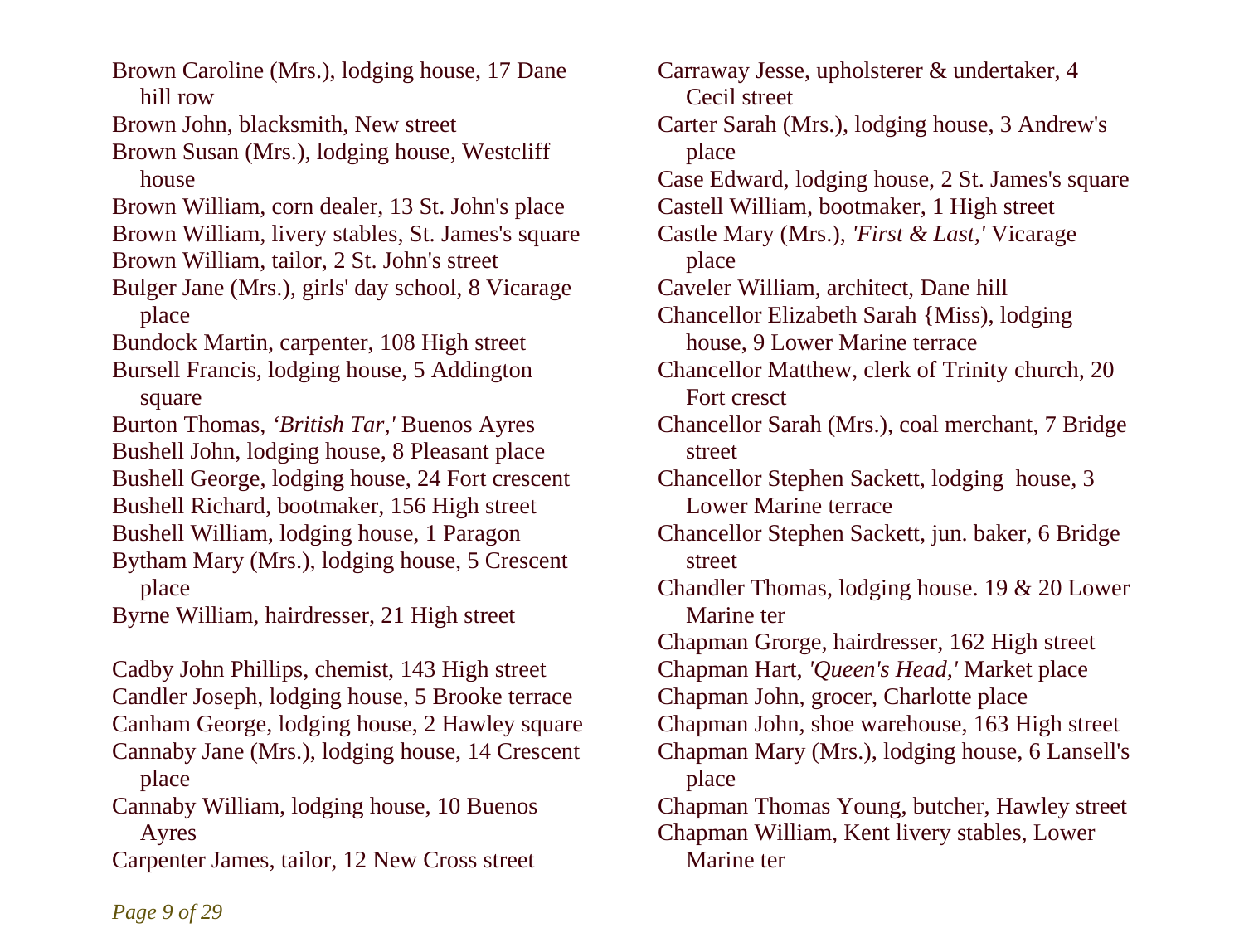Cheesman William, brewer & maltster, Dane brewery Chidwick Edward James, plumber, 128 High street Child Eleanor (Miss), lodging house, 30 Lower Marine ter Chitty Maria (Mrs.), greengrocer, 2 Broad street Christie Susan (Mrs.), lodging house, 6 Lower Grosvenor pl Cladish James,fruiterer, 34 Pleasant place Claggett Alfred, poulterer, 22½ Zion place Claggett John Wm. poulterer, 1 Hawley street Clark Charles William, chemist & druggist, & agent to the Minerva life office, 5 High street Clark Frederick James, pianoforte tuner, Zion place Clark Isaac, lodging house, 28 Lower Marine terrace Clark Thomas, grocer, Market place Clements Jane (Mrs.), lodging house, 16 Crescent place Clewley Robert, fruiterer, 37 High street Coates Edward, painter, 2 Belmont fort Cobb & Co. bankers, brewers & maltsters, King street Cole Elizabeth (Mrs.), lodging house, 17 Fort crescent Colley Elizabeth (Mrs.), *White Hart family & commercial hotel,* Marine parade Conconi Louis, watchmaker, 10 Bridge street

Cook Elizabeth (Mrs.), greengrocer, 4 New Cross street Cooke John, *'Druids' Arms,'* St. John's place Cooke Robert, lodging house, 7 Fort crescent Cooke Thomas, nurseryman, Dane Cooper James, plumber, Hawley street Cooper John, collector of town poor rate, 10 Crescent place Cooper John, plumber, Crescent place Cooper Robert William, lodging house, 6 Lower Marine ter Cork Ann (Mrs.), lodging house, 19 Zion place Cosgrave John, *'Spread Eagle,'* Prospect place Coveney William, baker, 10 Bath road Cox Elizabeth (Mrs.), lodging house, 21 & 22 Fort crescent Cozens Edwin Bedo, builder, undertaker, & agent to the Phoenix fire office, 46 Hawley square Craycraft James, dealer in marine stores, High street Creed Robert, greengrocer, Cranbourn alley Crickett Charles, *'Six Bells,*' High street Crickett James, lodging house, 13 Lower Marine terrace Crickett John Rowe, bath proprietor, 155 High street Crump John, *'Prince of Wales*', 127 High street Crump Richard, builder & undertaker, 9 Addington square Crofts James, coal merchant, 23 King street

*Page 10 of 29*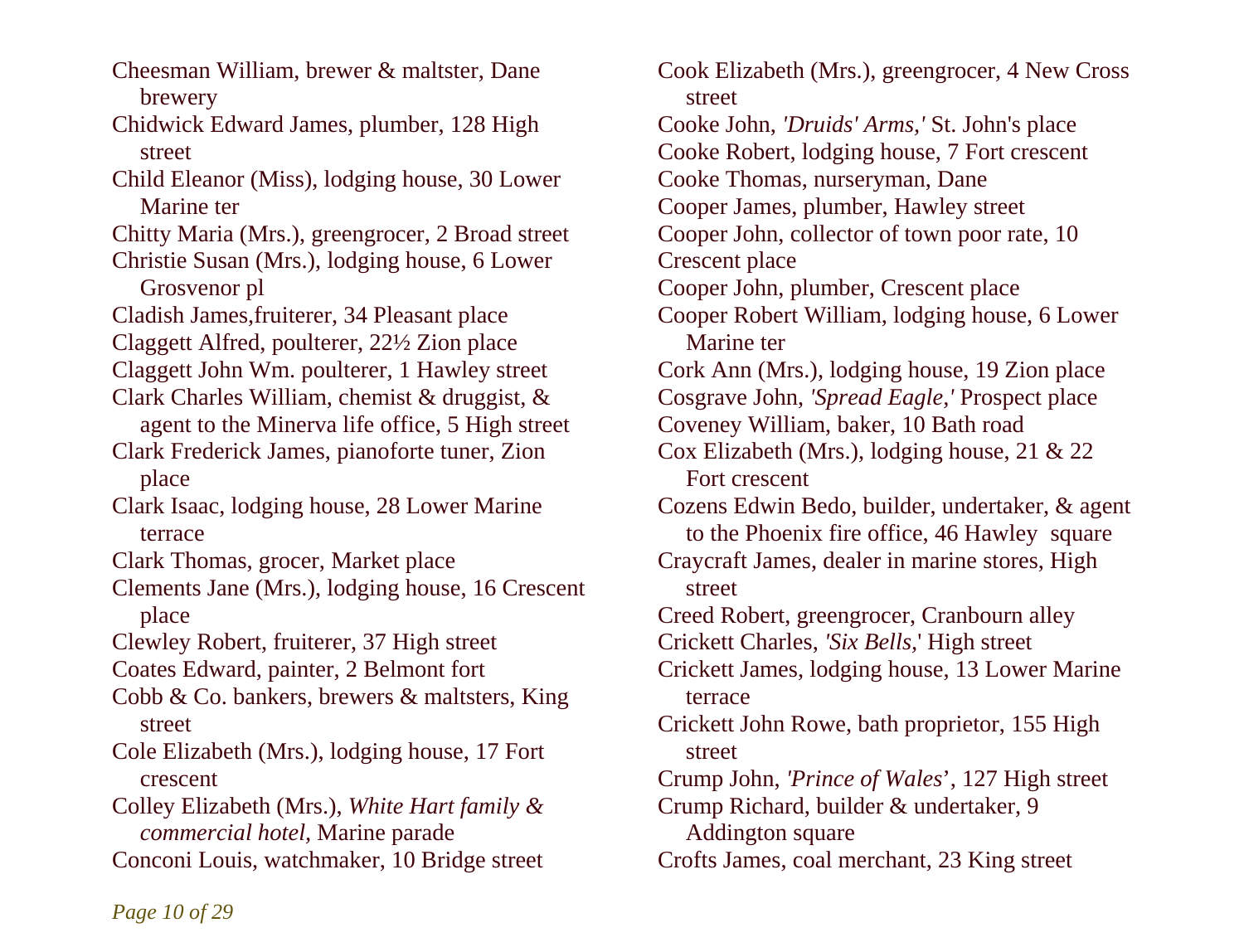Crofts Robert, grocer, 4½ Broad street Culmer John, beer retailer, 28 King street Currie John, tailor, 9 New street Cutten John, coal merchant, 2 Addington street

Dale Edward, lodging house, 6 Belle Vue place

- Darby William, *'Dog & Duck,'* Westbrook
- Davies Henry Benjamin, *'Royal Oak,*' 61 High street
- Davies Robert, professor of music, Dane hill
- Denne Eleanor (Miss), ladies' school, 10 Cecil street
- Denne Mary (Mrs.), printing office, 4 Queen street
- Deveson John, lodging house, 9 Vicarage place
- Deveson Richard, tobacconist, Marine parade
- Dike Thomas, tailor, 3 Love lane
- Dixon Charles Dixon, bookseller, printer, & sub distributor of stamps, 22 High street
- Dixon Elizabeth (Mrs.), lodging house, 15 New street
- Dixon Frederick, lodging house, 28 Fort crescent
- Dixon George, parish clerk & lodging house, 12 Vicarage pl
- Dixon Mary (Mrs.), lodging house, 16 Upper Clifton place
- Doughty Jeremiah William, lodging house, 4 Cliff terrace
- Dray John, lodging house, 2 Albion place
- Dray Pearson, lodging house, 8 Crescent place

Duckett James, stonemason, 7 St. John's street Dunbar James, M.A. academy, Dane hill house Dunkin Charles, lodging house, 5 Fort crescent Dunn Jane (Miss), milliner, Hawley street Dunn Thomas, agent to the Steam Navigation company, & sub-bailiff to the County court, Marine parade Dye Jane (Mrs.), lodging house, North cliff Dyer John, chemist, 31 High street Dyer John, chemist, 1 Queen street Edwards Frederick, lodging house, 4 Fort crescent Edwards Jane (Miss), lodging house, Westcliff lodge Edwards John, lodging house, High street Edwards John, lodging house, 2 Fort crescent Edwards Richard, librarian to Literary & Scientific institution, 53 Hawley square Edwards William, lodging house, 4 Lower Marine terrace Elliott Thomas, lodging house, 18 Fort crescent Emptage Daniel, plumber, 3 Northumberland crescent

Emptage William, lodging house, 1 Albion place

- Epps George, butcher, 24 Zion place
- Epps William, greengrocer, Dane hill
- Euden Daniel, shoemaker, 26 King street
- Evans Ann (Mrs.), lodging house, 7 Lansell's place

*Page 11 of 29*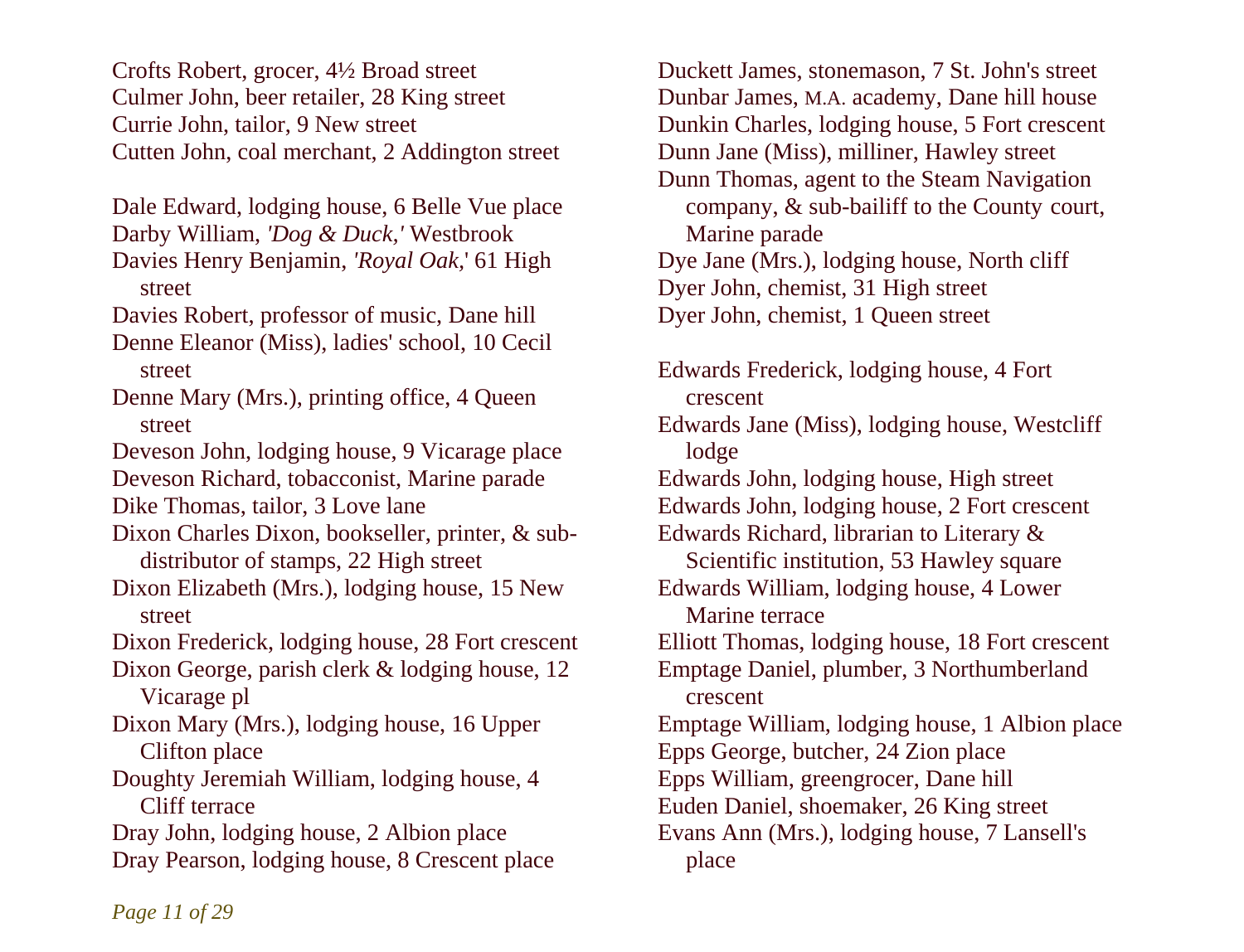Fagg Frederick, professor of music, 16 Vicarage place

Fagg John, watchmaker & jeweller, 25 High street

Fassam Elizabeth (Mrs.), lodging house, 9 Zeton street

Fellows Mary (Mrs.), lodging house, 23 Lower Marine ter

Fells Thomas, cabinet maker, 9 Queen street

Field Alfred George, surgeon, 19 Cecil square

Fife Elizabeth (Mrs.), lodging house, 5 Up.

Grosvenor place

Fish & Son, plumbers & painters, 1 & 2 Brooke place

Flint Brothers, general & furnishing ironmongers, 3, 4 & 5 Market place

Flisher Emma (Mrs.), *' Bull's Head,'* Broad street

Foat Mary (Mrs.), butcher, 56 High street

Foat Robert, bather, 36 & 37 Lower Marine terrace

Foat Robert, plumber, 11 Crescent place

Foat Stephen, fishmonger, 24 High street

Ford James, leather cutter, 1 Broad street

Fox Ann (Mrs.), lodging house, 12 Buenos Ayres

Fox Ann (Mrs.), lodging house, 32 Lower Marine terrace

Fox Edward, builder, Zion place

Fox Henry, lodging house, 6 Bank side

Fox John, lodging house, 7 Lombard street

Fox Mary (Mrs.), lodging house, 6 Trafalgar place Fox Samuel, lodging house, 13 Belle Vue place Francklin Thomas, baker, 19 Church square Free Charlotte Eleanor (Mrs.), *George inn*, 37 King street Freebody James, baker, 18 High street French Lucy (Mrs.), lodging house, 4 Lansell's place

Fruin James, lodging house, 21 Lower Marine terrace

Gabb Mary (Miss), toy warehouse, 15 High street

Gardner Thomas, *Royal hotel,* & assembly rooms, Cecil sq

Gaywood Walter John, cabinet maker, 9 Cecil street

Gibbs Edward,' *Clifton Arms,*' Clifton street Gisby Thomas, bootmaker, Love lane

Gladstone William, berlin warehouse, 30 High street

Gladstone William, linendraper, 2 Queen street Goddin Elizabeth (Miss), lodging house, 3

Charlotte place

Goldsack & Pilcher, builders, 24 King street

Goldsack Isaac, lodging house, 18 King street

Goodale Ann (Miss), lodging house, 2 Zion place

Goodale George, furniture broker, & agent to the

 Imperial life & fire office, 1 Cecil square Goodale James, plumber, 20 Charlotte place

*Page 12 of 29*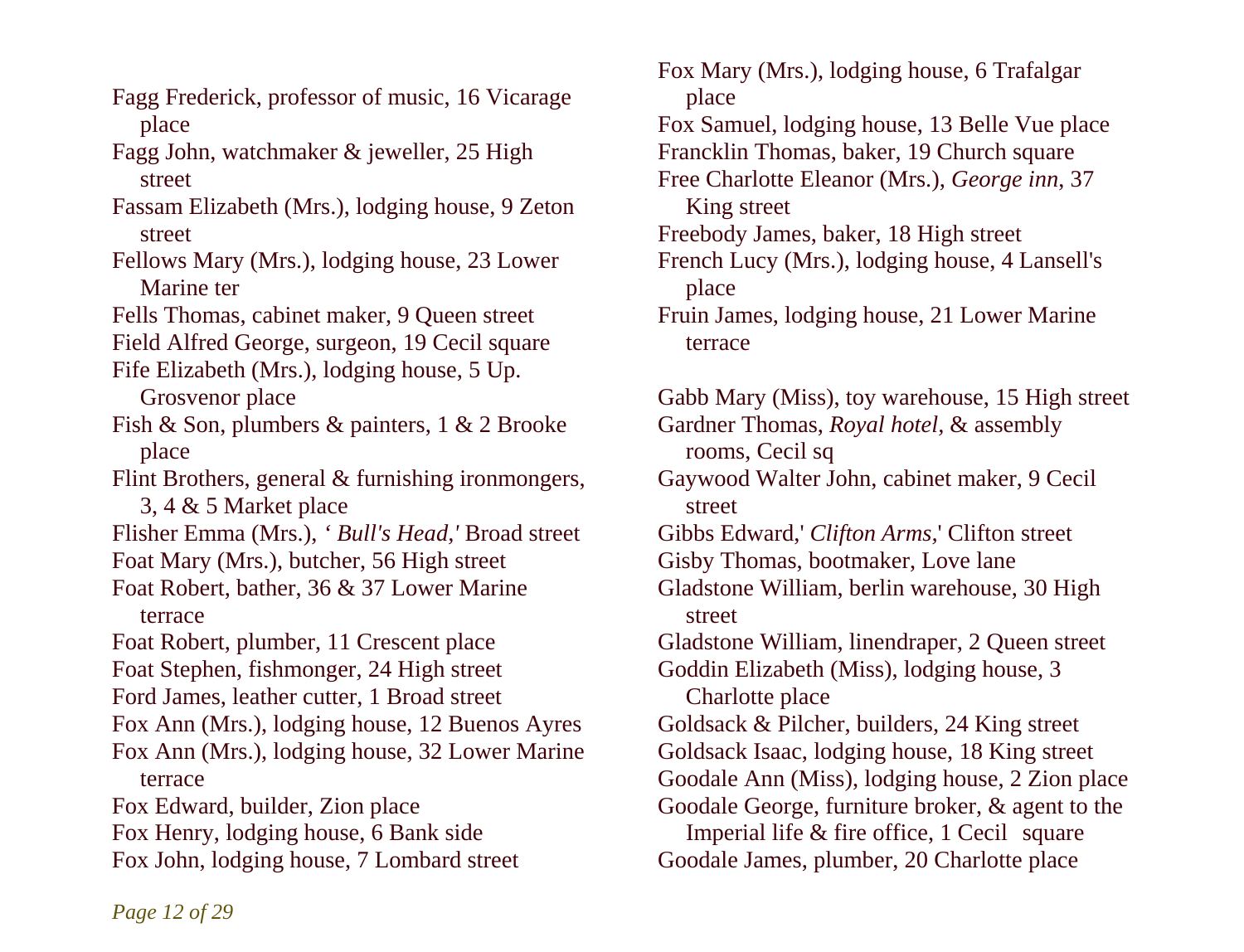Goodale John, tailor, 3 Bedford row

- Goodban Eliza (Mrs.), beer retailer, 36 Pleasant place
- Goodyear Mary (Mrs.), hatter, 142 High street
- Gore Frederick, postmaster, 4 Cecil square
- Gore Stephen, lodging house, 9 Pleasant place
- Gore Thomas Grant, carpenter, 4
	- Northumberland crescent
- Gore Thomas, jun. carpenter, 2 Northumberland crescent
- Gostling Sarah Ann (Mrs.), linendraper, 14 High street
- Gouger Daniel, farmer & miller, East cliff
- Goulding Elizabeth (Mrs.), confectioner, 146 High street
- Gower James, cabinet maker, & agent to the
- Metropolitan Counties life & fire office, 40 Hawley square
- Grant Ann (Mrs.), lodging house, 30 Fort crescent
- Grant John, lodging house, 5 Trafalgar place Grant Richard, grocer, 16 Zion place
- Grant Robert, bootmaker, 16 Pleasant place Grant Rude (Miss), lodging house, 1 Lower
- Clifton place
- Grant Thomas Watley, grocer, 7 Caroline square Greenland Elizabeth (Mrs.), lodging house, 18
	- Zion place
- Greenland Sarah (Mrs.), lodging house, 8 Market place

Griggs George, greengrocer, 35 King street Gunnell John, farmer, Shotten Dane farm Gurton John, grocer, 12 Crescent place

Hadgraft Robert, naturalist, 9 Lombard street Hadlow Sarah (Mrs.), lodging house, 7 Lower Grosvenor pl Haggis Alfred Samuel, fishmonger, 9 Broad street Hallifax William, lodging house, 1 Cliff terrace Hamilton James, brewer's clerk, 6 King street Harlow Edward, dairy, Dane Harnett Charles, grocer, 2 Paradise place Harnett William, relieving officer, 2 Princes crescent Harper James, lodging house, 7 Crescent place Harper Sarah (Mrs.), lodging house, 3 Buenos Ayres Harris George, lodging house, Angle place Harrison Eliza (Mrs.), lodging house, 2 Bridge terrace Hart Alfred, grocer & teadealer, 8 St. John's street Hart Susan (Miss), establishment for young ladies, Cecil sq Harty Martha (Miss), lodging house, 3 Cliff terrace Hatfield Charles Taddy, farmer, Hartsdown farm Hayhow William, lodging house, 35 Lower Marine terrace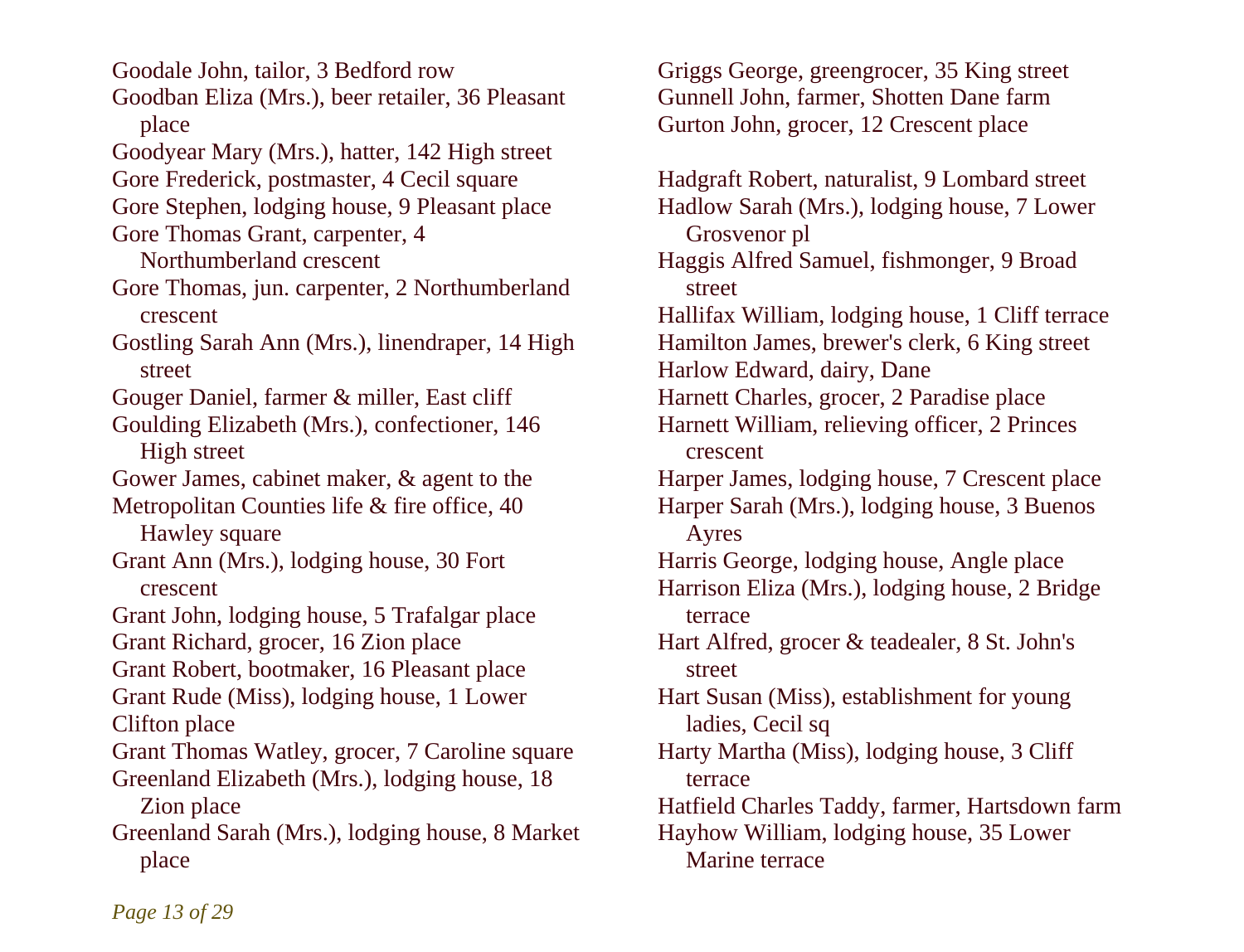Hayward Charles, lodging house, 9 Northumberland crescent Hayward Edward Charles, Clifton baths, Eastcliff Hayward William, lodging house, 4 Crescent place Hellen Thomas, silkmercer, linendraper & hosier, 140 High street Henderson Eliza (Miss), milliner, 9 Cecil square Hermitage Henry, plumber, 3 Trafalgar place Hermitage Jane (Mrs.), milliner, 3 Trafalgar place Hewett Edward, lodging house, 31 Lower Marine terrace; 1 Lansell's place; & 5 Bridge terrace Hewett Elizabeth (Mrs.), lodging house, 20 Up. Marine ter Hewett George, baker, 10 St. John's place Hewett Maria (Mrs.), lodging house, 2 Lansell's place Hilliard John, lodging house, 6 Aldby place Hills George, baker, Church square Hills George, lodging house, 3 Albion place Hobbs Joseph, tailor & hatter, 6 Cranbourn alley Hodges Jane (Miss), ladies' school, Dane hill row Hoffman, Son & Beverly, surgeons, 1 & 2 Cecil street Hoile James, baker, St. John's street Hollams Joseph, tailor, 12 Queen street Holloway Sarah (Mrs.), lodging house, 2 Buenos Ayres Holmans Henry, lodging house, 7 Lower Clifton place

Holmans Henry Cox,*' Fountain,*' King street Holmans Mary (Mrs.), lodging house, 3 New Cross street Holmans William Kirby, butcher, 14 Market place Holmes George, greengrocer, 13 King street Holmes John Scott, lodging house, 22 Lower Marine ter Holness David, hairdresser, 10 King street Holness Eliza (Mrs.), lodging house, 35 Pleasant place Holness James, bootmaker, 2 King street Holness John, lodging house, 14 Fort crescent Honey the Misses, ladies' school, 5 Union crescent Hook Mary (Mrs.), lodging house, 8 Buenos Ayres Hopkins Thomas, dyer, 132 High street How Robert, agent to the Freehold Land society, Montpelier house Howden Edward, lodging house, 5 Bankside Howland Ann (Mrs.), lodging house, 13 Cliff terrace Howland Frederick, lodging house, 19 Crescent place Huckstep Thomas, lodging house, 2 St. John's place Hubbard Alicia (Miss), lodging house, 14 Lower Marine ter

*Page 14 of 29*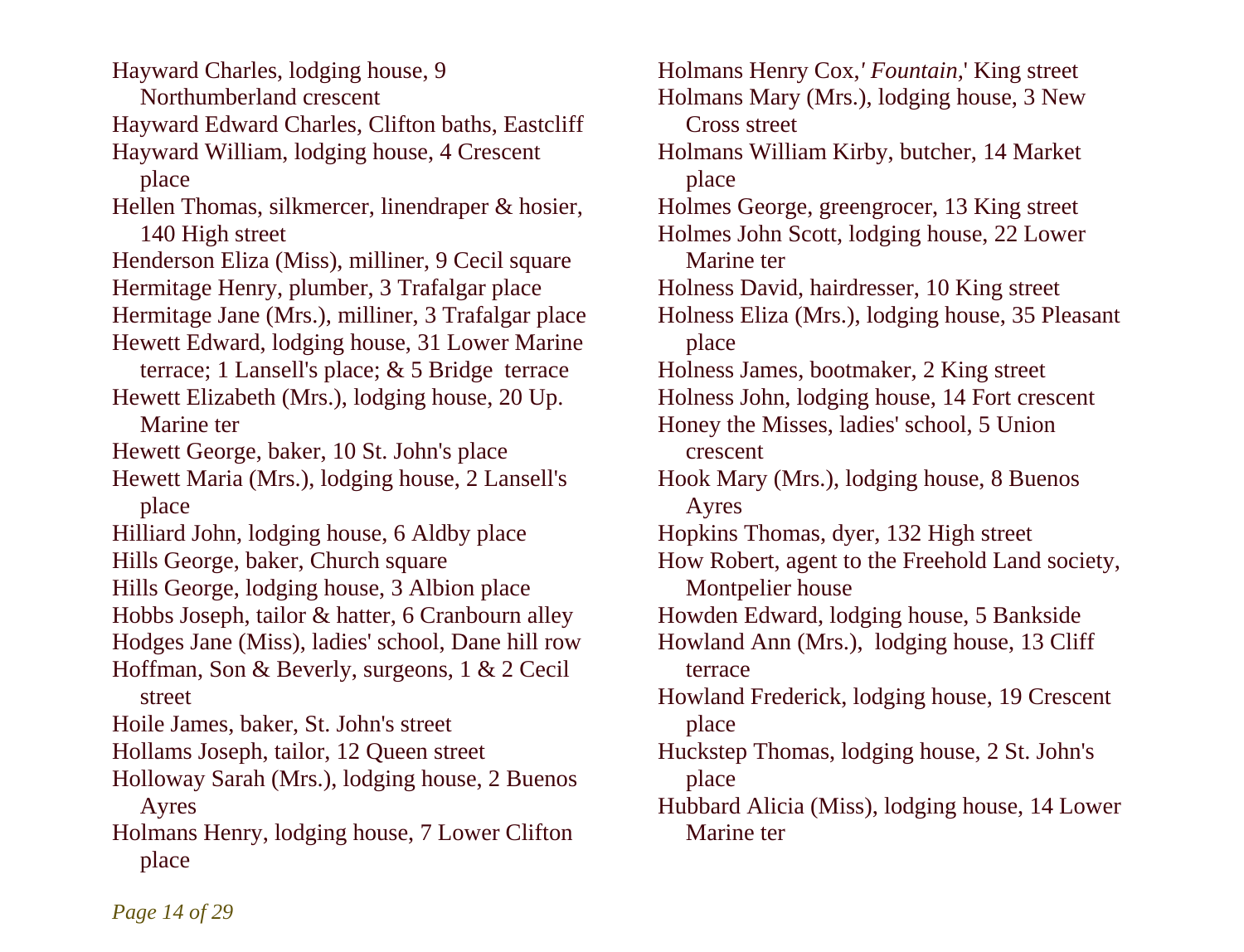Hubbard Ann (Miss), lodging house, 17 Crescent place Hubbard John, lodging house, 4 East crescent Hubbard Martha (Mrs.), milliner, 135½ High street Hubbard Thomas, lodging house, 24 Lower Marine terrace Hubbard William, lodging house, 21 Upper Marine terrace Hudson John, grocer, 4 Bankside Hudson William, *Pier hotel*, Bankside Hughes Richard, grocer, 11 Market place Hughes Thomas, licensed to let horses, Mill lane Hughes William, coffee rooms, Market place Hunt Edmund, lodging house, 22 Zion place Hunt William, secretary to the Gas company, Dane Hunter & Thornton, surgeons, Cecil square Hunter Thomas, tailor & draper, 1 & 2 Duke street Hunter Thomas, *Wellington inn*, 3 Duke street Ingmire Henry, grocer 3, Queen street Jarrott Ann (Mrs.),' *Liverpool Arms*' Charlotte place Jenkins & Smith, auctioneers, appraisers, estate agents, agents to the Phoenix & Pelican life & fire offices, & inspector of weights & measures, 50 Hawley square

Jezzard Thomas, lodging house, Marine parade Jezzard Phoebe (Mrs.), preparatory school, Crescent house, 8 Aldby place Johncock Daniel, *' Saracen's Head,*' 55 High street Johnson William, lodging house, 13 Fort crescent Jolly & Son, linendrapers & bazaar, 26 High street Jordan Thomas, lodging house, 8 Lower Grosvenor place Keble Thomas Henry, bookseller & printer, &

 agent to the Atlas fire & life office, 137½ High street Kelly & Bowles, ropemakers, Rope walk Kelsey John, *Hoy tavern*, Marine parade Kelsey William, oyster dealer, 161 High street Kendal Daniel, cornfactor, Market place Kendall Henry, lodging house, 3 Zion place Kendall Peter, lodging house, 5 Lower Grosvenor place Kennard Isaac Dehock, hat manufacturer, 2 High street Killick the Misses, boarding house, 7 Upper Marine terrace Kinch Francis, chemist, 16 High street King Thomas, lodging house, 22 Upper Marine terrace Kite John, fruiterer, New road Knell George, confectioner, 7 Cranbourn alley

*Page 15 of 29*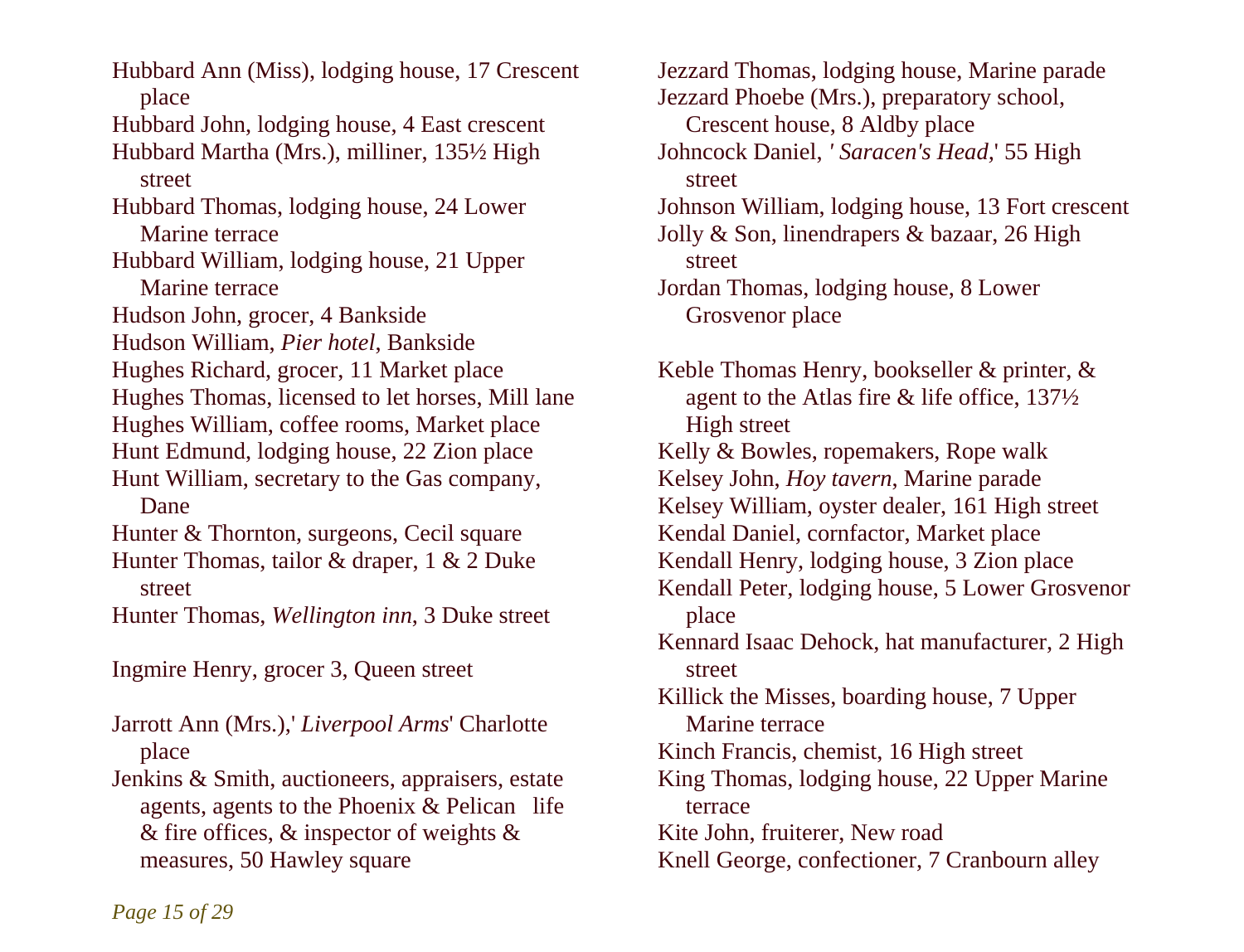Knott Elizabeth (Mrs.), toy dealer, 124 High street Knott James, shoemaker, 107 High street Knott Robert, shoemaker, High street

Ladd Thomas, *'Cinque Ports Arms,'* 39 Lower Marine ter Ladd Margaret (Miss), toy dealer, 11 King street Laker Mary (Mrs.), lodging house, 16 Belle Vue place Lansell Thomas, lodging house, 1 Charlotte place Lashmar Richard, lodging house, 19 & 29 Fort crescent Laslett Thomas, tailor, 4 King street Law & Standring, importers of foreign wines & spirits, Marine parade Lawrence Ann (Mrs.), lodging house, 29 King street Lawrence Mary (Miss), lodging house, 19 Union crescent Lawrence Shrumsole, baker, 148 High street Lawrence Stephen, shopkeeper, Love lane Legg James, lodging house, 25 Lower Marine terrace Lenham Sarah (Mrs.) & Richard, brewers & beer retailers, Love lane brewery Leonard William, lodging house, 3 Middle Grosvenor place Lewis Charles Sandys, academy, Churchfield Lewis William, baker, Bankside

Lloyd Samuel, grocer, Church square Lomas Hannah (Miss), lodging house, 24 Upper Marine ter Long the Misses, ladies' school, 12 Union crescent Lovatt John, grocer, 1 St. John's place Lovelock Henry, lodging house, 13 Upper Marine terrace Lowin James, lodging house, 5 Northumberland crescent Lowin John, greengrocer, High street McAdams Henry Stanley, '*Duke's Head'* Bankside Macnally John Thomas, *' Walmer Castle,'* Churchfield Magrath Sarah (Mrs.), lodging house, 7 Buenos Ayres Major George, lodging house, 26 Fort crescent Malpas Stephen, mariner, 13 East crescent Malpas Stephen,*' Wheatsheaf,*' North down Malpes David, lodging house, 8 Northumberland crescent Manchee John, lodging house, 10 Cliff terrace Mannings Richard, grocer, 134 High street Marchant Stephen Cullum, inspector of police, 1 Middle Grosvenor place Marshall Elizabeth (Mrs.), lodging house, 3 Bridge terrace

*Page 16 of 29*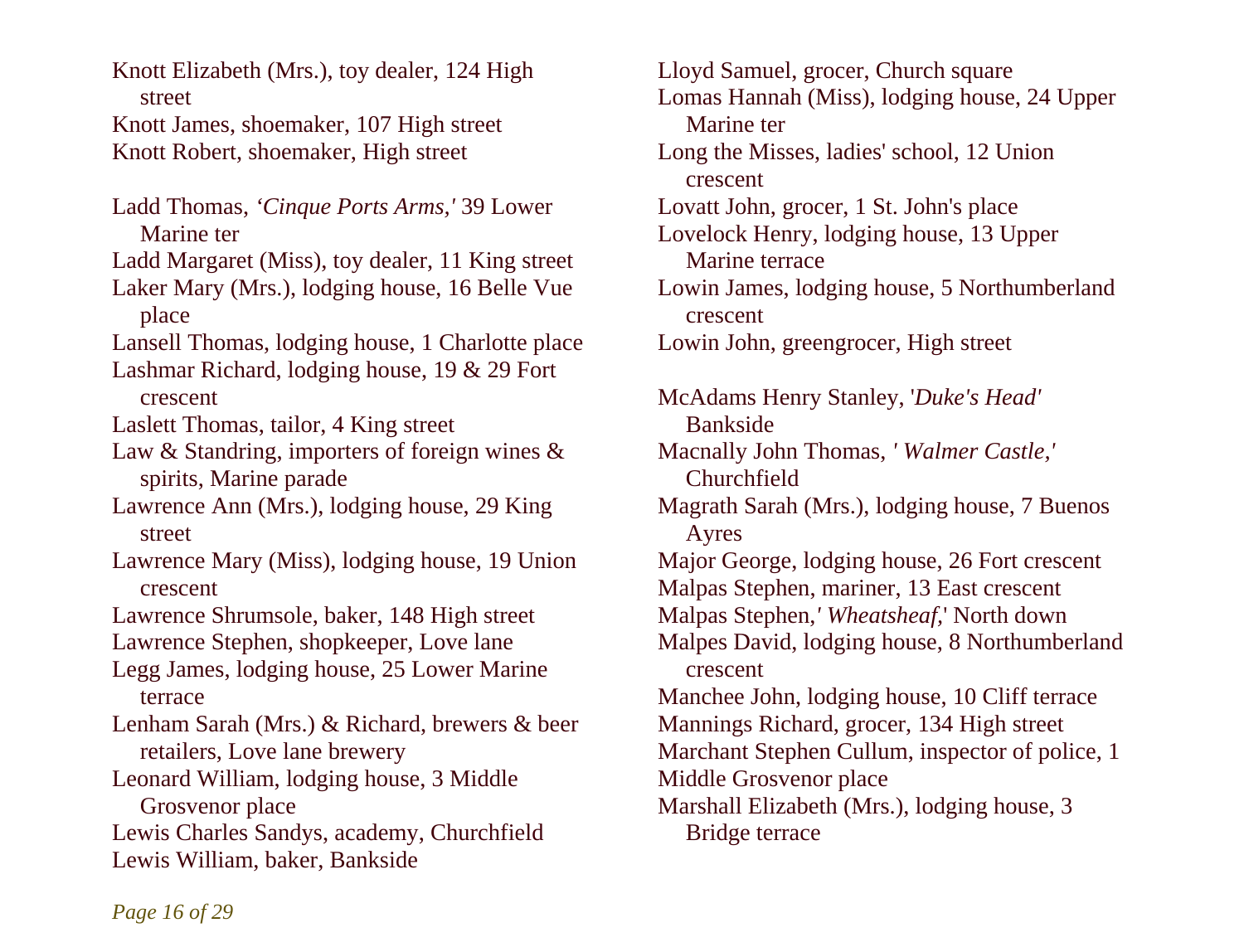Martin Deborah (Mrs.), lodging house, 4 Union crescent Mascall William, farmer, Nash farm Matthew John, saddler. Market place Matthewson John, lodging house, 4 Brooke terrace Maxted Hammond, lodging house, 6 Zion place Maxted Robert Bullock, shopkeeper, 105 High street Mercer John & William, timber merchants & builders, Kent timber yard, 64 & 65 High street Mercer John, builder, Mill lane Mercer Samuel, builder, 58 High street *Metropolitan Establishment for Children afflicted with Scrofula* (John Weekley, master; Mrs. Sarah Weekley, matron), Brunswick place Mickleburgh James, academy (Rev. John Lewis Jones, B.A. master), Thanet house Mielet Alexander, bootmaker, 154 High street Miles Elizabeth (Mrs.), lodging house, 27 Fort crescent Miles John, baker, 5 Queen street Miles John, fishmonger, 2 Hawley street & 34 High street Miles Martin, lodging house, 19 Upper Marine terrace Miles Martin, Steam packet office, Marine parade Miles Sarah (Mrs.), lodging house, 4 Albion place

Miles William, lodging house, 19 & 20 Cliff terrace Millen Sarah (Miss), lodging house, 2 Lower Marine ter Millgate Edward, lodging house, 3 Churchfield place Millhouse Sarah (Miss), boarding house, 22 Cecil square Mitchell James, fruiterer, 6 Hawley street Mockett Edward, baker, 8 St. James's square Mockett Edward, farmer, Dane farm Mockett William, shoemaker, Church square Mount Ellis (Mrs.), lodging house, 12 Northumberland cresc Mummery Agnes (Mrs.), coffee rooms, 7 Broad street Mummery Francis, bootmaker, 9 New Cross street Muney Mary (Mrs.), lodging house, 2 Andrew's place Munns Stephen, bootmaker, 5 Duke street Munns William, fruiterer, 59 High street Mussared Henry, lodging house, 1 Zion place Mussared James, lodging house, 23 Fort crescent Mussared James Valentine, bricklayer, 16 King street Mussared John, confectioner, 49 King street Mussared William George, fishmonger, Belmont fort

*Page 17 of 29*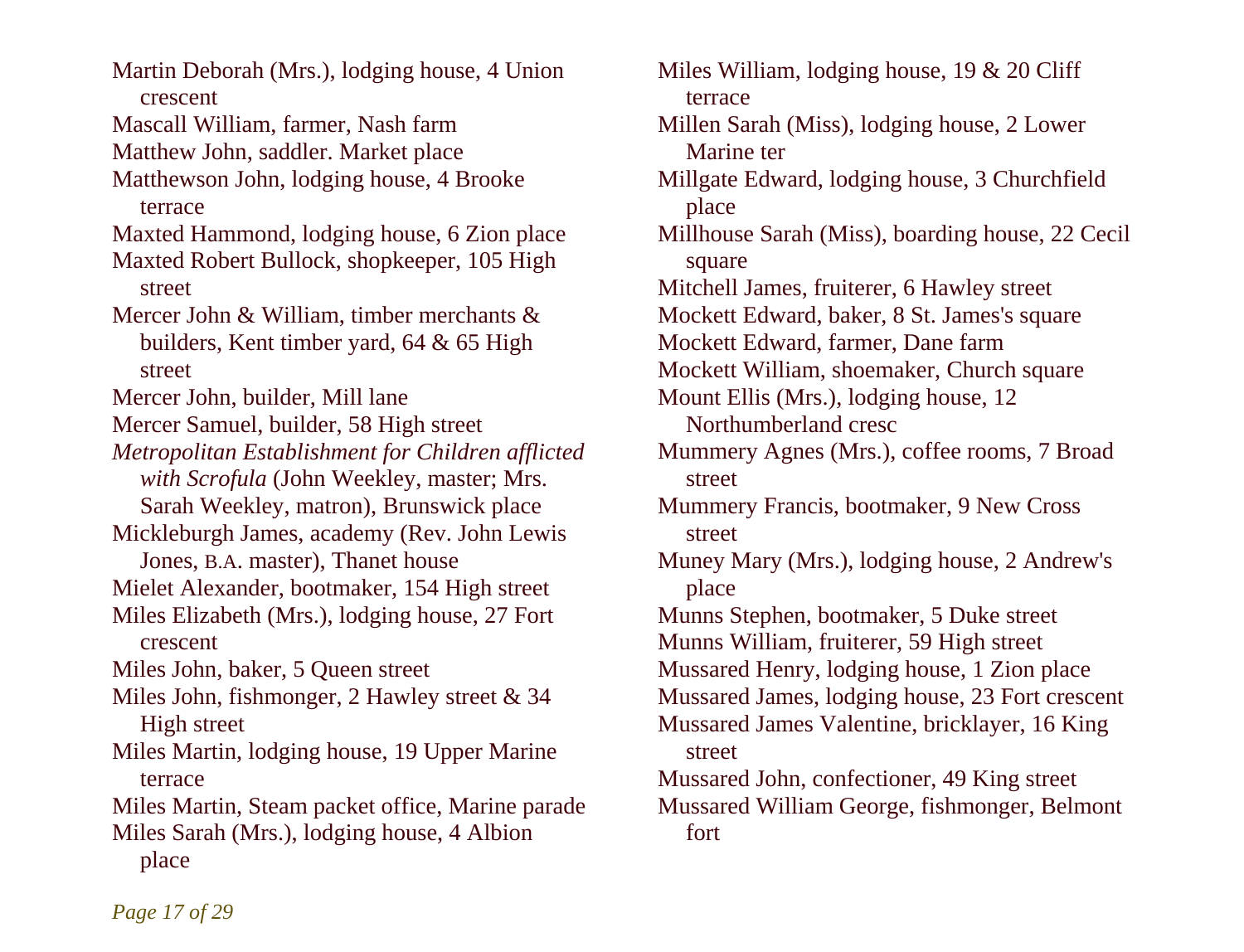Myland Ann (Mrs.), lodging house, 2 Aldby place

Neame John, surgeon, 16 Cecil square Newlove Eliza (Mrs.), establishment for young ladies, 17 Hawley square Newlove James, academy, Hawley house, 17 Hawley sq Newlove Joshua, baker, 27 Hawley street Newman Mary (Miss), lodging house, 17 Union crescent Nichols William, boot & shoe maker, 139 High street Northover Mary (Mrs.), lodging house, 2 Union row Norwood John, hardwareman, 5 Cecil square Norwood Thomas, tailor, 12 Lower Marine terrace Norwood Thomas, tailor & draper, Market place Nutting Emma (Mrs.), lodging house, 16 Lower Marine ter Oness John, lodging house, 5 Dane hill row Orpin Edward, baker, 19 Market place Orpin John, lodging house, 7 Bankside Osborne Robert Chappell, *King's Head hotel & commercial house*, & agent to the Alliance

 fire & life office, 149 High st Ovenden Maria (Mrs.), lodging house, 2 Churchfield place

Owen Albert, surgeon, 1 Churchfield place

Palmer John, farmer, Bedlam farm, Garlinge Palmer Robert, lodging house, 8 Cliff terrace Palmer Thomas, lodging house, 4 Zion place Palmer William, lodging house, 8 Fort crescent Pamplett Stephen, butcher, 10 Broad street Paramore James, bricklayer, 6 Lower Clifton place Paramore James, lodging house, 21 Zion place Paramore Mary Ann (Miss), preparatory school, 24 Prince's crescent Paramore Mary (Mrs.), lodging house, 4 & 5 Paramore Parker Jane (Mrs.), lodging house, 1 Buenos Ayres Pavey Maria (Mrs.), lodging house, 4 Upper Marine terrace Pay Thomas, shoemaker, Zion place Peal Robert Dunk, *Britannia inn*, Fort crescent Peall Benjamin, lodging house, 8 Lower Marine terrace Pearce Mary (Mrs.), lodging house, 3 Lower Clifton place Pegden John, farmer, Twenty's farm Perkins William, brewer & maltster, 5 Bridge street Perry Robert, Chateau Bellevue sea bathing establishment for invalids from hospitals & metropolitan workhouses, Wilderness, Dane

*Page 18 of 29*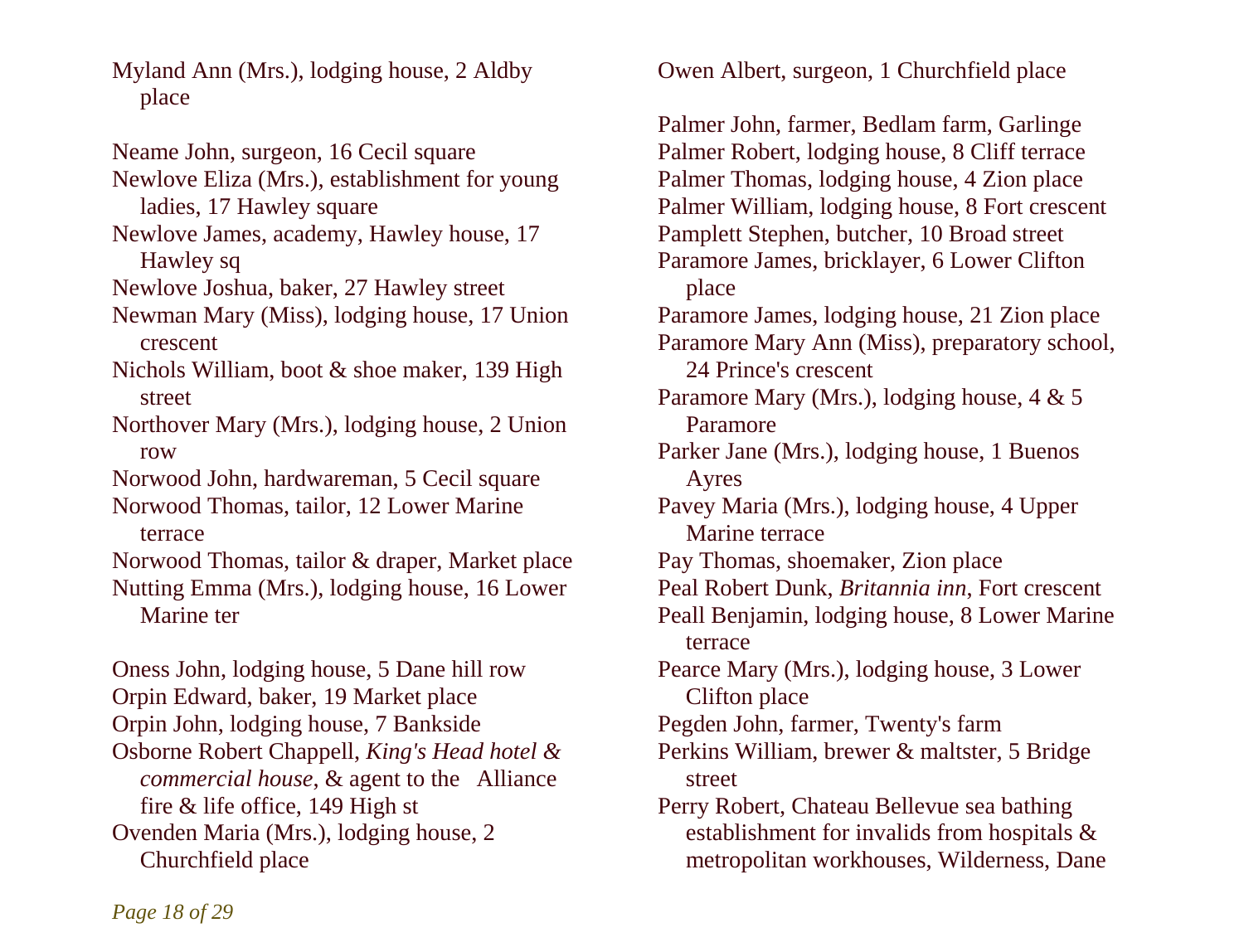Perry William, bookseller & stationer, 4 Broad street

Peterkin Andrew, painter, 7 Prince's crescent Petley Henry George, butcher, 46 King street Petters Ann (Mrs.), lodging house, 17 Upper

Clifton place

Phillips Sarah (Mrs.), fruiterer, 3 Broad street Phillpott William, brewer & coaldealer, Mill lane Phillpott William, lodging house, 4 Buenos Ayres Phillpotts George, proprietor of the Wellington

baths, & agent to the Medical, Invalid &

 General life assurance office, 150 High street Philpot Charles, pork butcher, Cranbourn alley Pickering William Druce, hatter & draper, 3 High

street

Piggott Thomas,' *Robin Hood,*' Church street

Pointer Henrietta (Mrs.), lodging house, 4 Charlotte place

- Pointon Samuel, lodging house, & agent to the Imperial life office, 10 Lower Marine terrace
- Poole Daniel, hairdresser, High street
- Pooley Susan (Mrs.), marine store dealer, Hawley street

Poss Thomas, tailor, 25 Fort crescent

- Pound John, lodging house, 1 East crescent
- Poussett John, hon. sec. to the Literary & Scientific institution, Rose cottage, Longmill lane

Powell Joseph, grocer, 57 High street

Prebble James, bath proprietor, & agent to the Etonian & General life assurance society, 159 High street

Price David, surgeon, Northumberland pl & Marine parade

- Price Edward, boarding house, Westbrook **Garlinge**
- Pritchard James, lodging house, 7 King street Pritchard William, lodging house, 8 Charlotte place

Pyle Henry William, builder, 3 Garden row

Quelch Edward, basket maker, 10 New Cross street Quested Charles, chemist, Market place

Rapson Edward, draper, 137 High street Read James, greengrocer, Hawley street Read Louisa (Miss), toy dealer, Hawley street Read Robert, lodging house, 8 Zion place Read Susan (Mrs.) lodging house, 11 Cliff terrace Redshaw James, saddler &. harness maker, 6 Bedford row Reeve & Co. soda water manufacturers, Hawley street Reeve Thomas Dalby, surveyor of highways, Hawley street Remmington Ann (Miss), lodging house, 16 East crescent

Richards John, grocer, 36 King street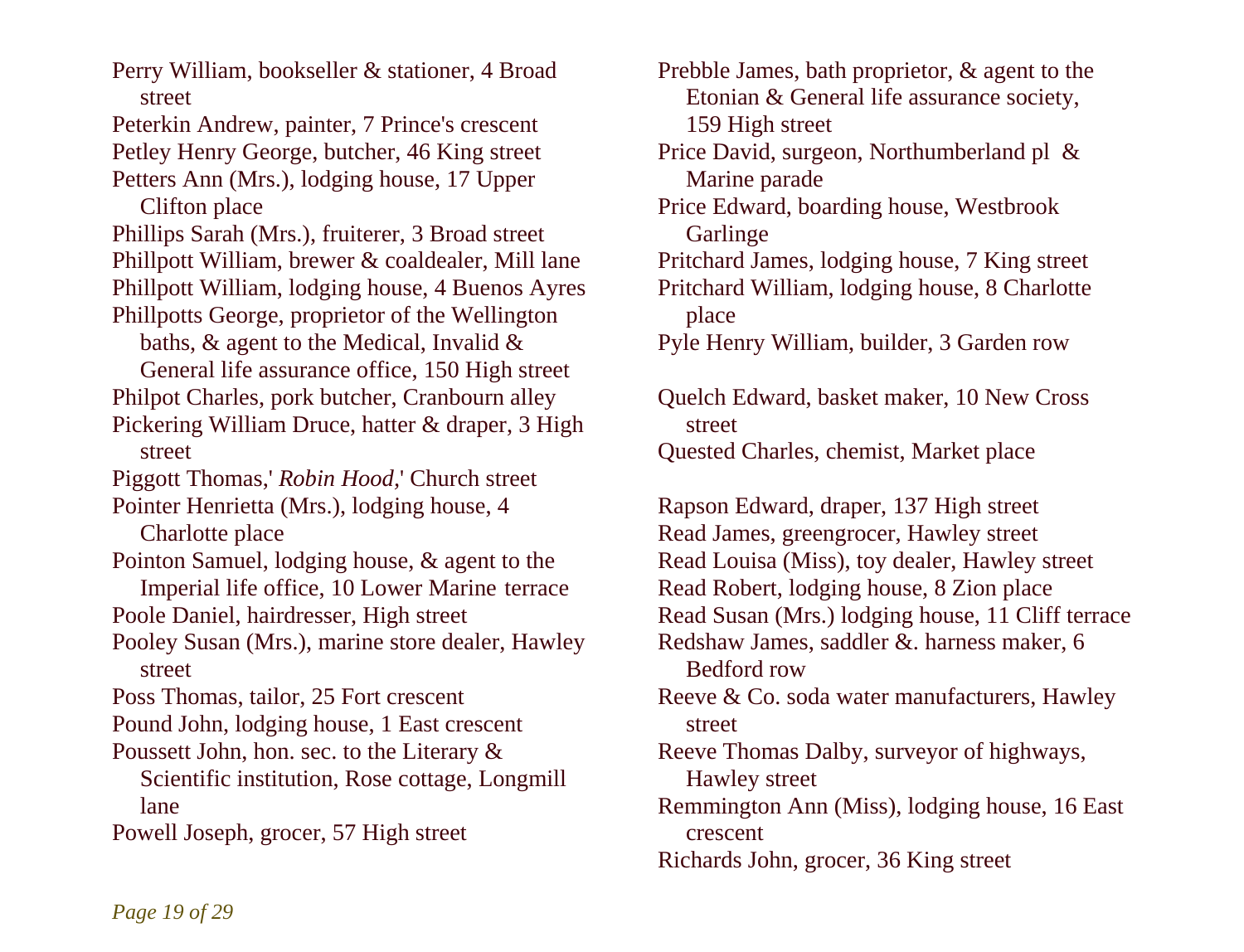Richards John, potato dealer, King street Rich Julia (Miss), preparatory school, 6 Churchfield place Ridge Ann (Mrs.), lodging house, 18 & 26 Lower Marine ter Ridnell James, lodging house, 17 Lower Marine terrace Rixon Richard, lodging house, 7 Trafalgar place Roberts Charles, surgeon, 5 High street Robertson Thomas, *Crown & Anchor tavern*, High street Robertson Thomas, *Crown & Anchor tavern*, Zion place Robins Ann (Mrs.), lodging house, 5 Aldby place Robins Edward, greengrocer, 20 Zion place Robins Elizabeth (Mrs.), lodging house, 15 Crescent place Robins Mary (Mrs.), lodging house, 7 Lower Marine ter Robinson Eliza (Miss), lodging house, 11 Lower Marine ter Robinson Mary (Mrs.), lodging house, 3 Brooke place Robinson Mary (Mrs.), lodging house, 15 & 16 Cliff terrace Robinson William, grocer, 135 High street Robinson William, lodging house, 15 Lower Marine terrace Roffway James, cabinet maker, Charlotte place

Rogers Hannah (Mrs.), lodging house, 1 Crescent place Rogers Mary (Mrs.), lodging Louse, 5 Lansell's place Rogers Thomas, lodging house, 4 Lower Clifton place Rolfe James, baker & postmaster, Zion place Rolfe Henry, tailor, 1 Bedford row Rolfe Henry, tailor, 12 Cecil street Rolfe Sarah (Mrs.), greengrocer, Cranbourne alley Rood Frederick, *Royal Hotel tap*, Cecil square Rooff Frederick William, *Albion hotel*, Marine parade Rooff William, blacksmith, New cross street Rowe Christopher, dining rooms, 6 Duke street Rowe Elizabeth (Mrs.), bootmaker, 12 High street Rowe George, coal merchant, 49 High street Rowe George, *Prospect inn*, Zion place Rowe John, lodging house, 6 Fort crescent Sackett Henry, farmer, West Northdown Sackett Richard Henry, baker, 21 King street Sandell Charlotte (Mrs.), lodging house, 4 Booth's place Saunders Sarah (Mrs.), lodging house, 7 & 8 Paragon Saunders Thomas, baker, 1 Paradise place Sandwell Thomas, lodging house, 3 Union row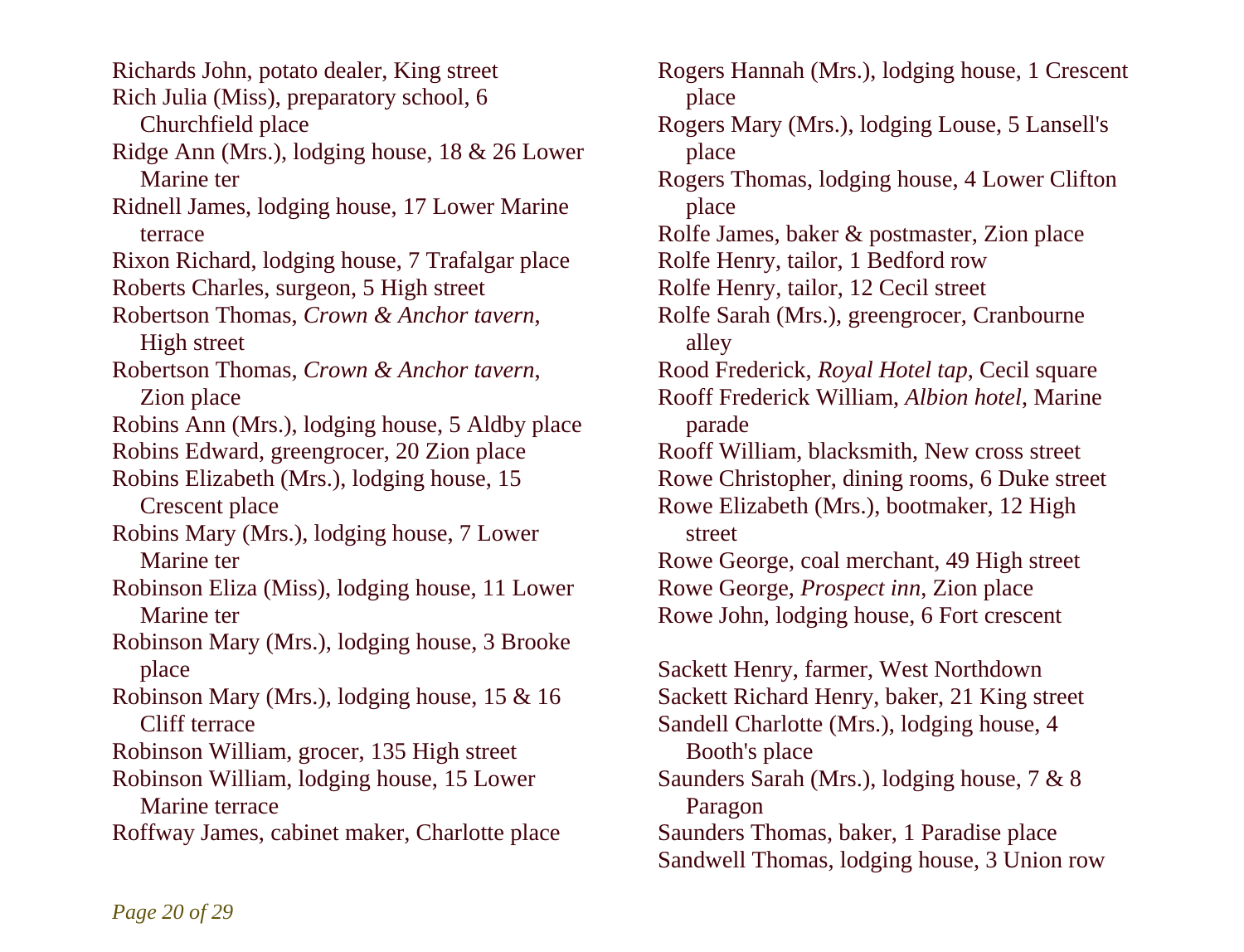Savin George, blacksmith, King street Saw William, bookbinder, 5 St. John's street Sawyer William Wellard, baker, 5 Zion place Sayer Abraham, poulterer, 2 Love lane Sayer Harriett (Mrs.), *Star inn*, High street Sayer Susan (Mrs.), saddler, High street Scott James, lodging house, 1 Union row Scott Thomas, grocer, 3 King street Seaford Ann (Mrs.), lodging house, 3 Lansell's place Seller Mary Ann (Miss), milliner, 28 High street Setterfield Stephen, lodging house, 5 Pleasant place Setterfield Thomas, lodging house, 8 Brooke terrace Shearman Sarah (Mrs.), lodging house, 4 Aldby place Shepherd John, lodging house, 7 Clifton street Sheppherd George, boot & shoe maker, 145 High street Sharp Mary (Mrs.), lodging house, 2 Upper Marine terrace Sharpe Thomas, baker, 15 Bath road Shouldham Ann (Mrs.), lodging house, 38 Lower Marine ter Shrubsole Elizabeth (Mrs.), lodging house, 5 Marine parade Siddens John, grocer, 70 High street

Silk Charles, *'Rose in June,*' Trinity square

Simmons John Valentine, licensed to let horses, Mill lane Simmons George Lake, plumber, 116 High street Sinclair John, proprietor of the Tivoli gardens Sisley James, builder, 18½ Charlotte place Slater Elizabeth (Miss), establishment for young ladies, Hawley house, 48 Hawley square Smith Ann (Mrs.), lodging house, 11 Northumberland cresct Smith Elizabeth (Mrs.), lodging house, 18 Union crescent Smith George, china dealer, 1½ King street Smith George, '*Taylor's Arms'* 41 High street Smith George, '*Lord Nelson'* Marine parade Smith Thomas, commercial clerk, 26 Pancras crescent Smith William, lodging house, 7 Aldby place Snow John, bootmaker, 11 Lower Clifton place Snow William, plumber, 1 Northumberland crescent Soffe Mary Ann (Mrs.), milliner, 7 Marine parade Solby Isaac, lodging house, 8 Lansell's place Solly John, lodging house, 3 Fort crescent Solly John, lodging house, 16 Fort crescent Solly George, lodging house, 2 & 3 Paragon Solly George, hairdresser, 7½ High street Solly Stephen Peake, *'Brewers' Arms,'* 130 High street Soper John, carpenter & builder, 15 King street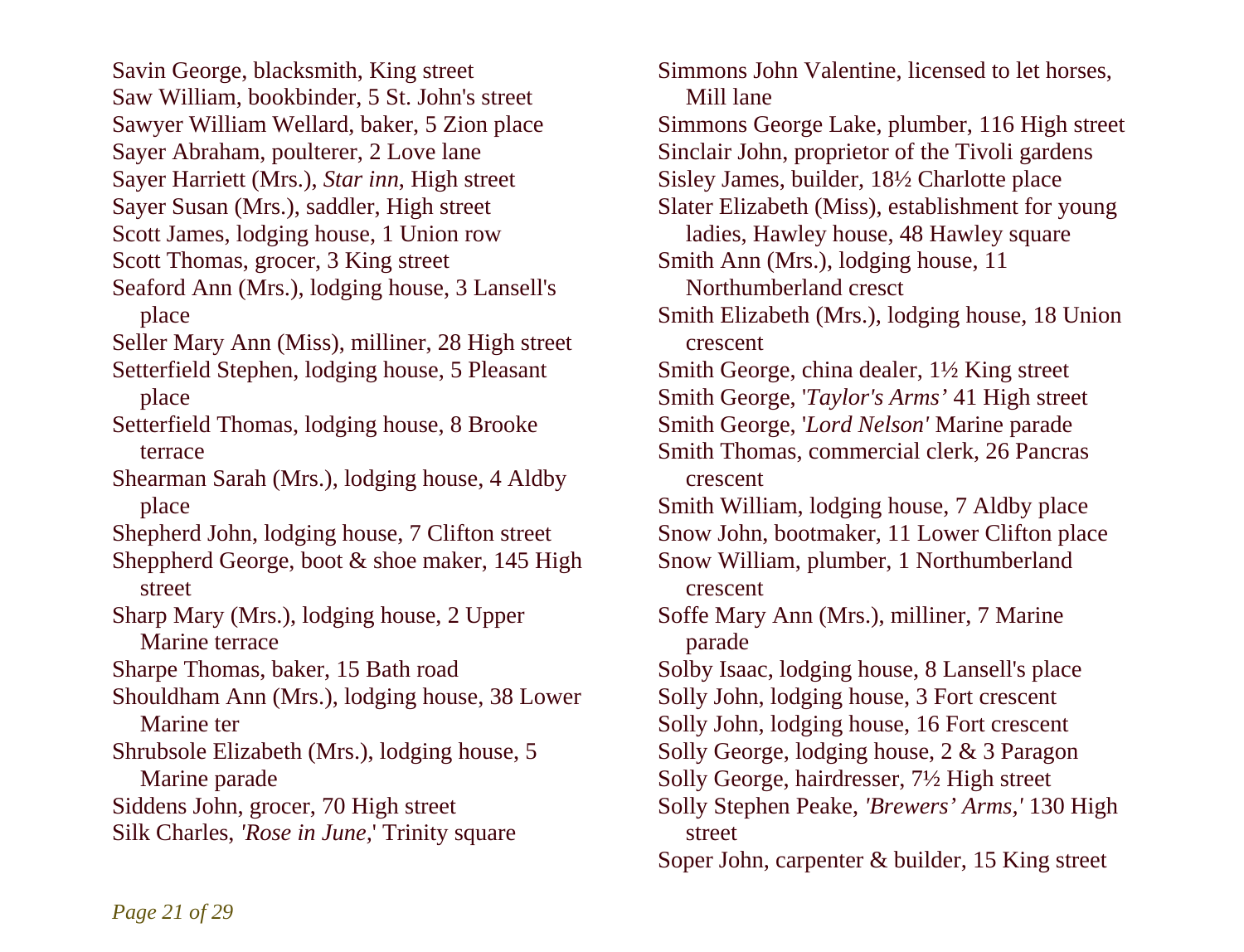Spratt Joseph, grocer, 7 Market street Spratt Henry, baker, 4 Duke street Spooner William Crosby, academy, Dane house Staner Joseph, auctioneer & agent to the Norwich fire & life office, 48 High street Staner George, baker, 118 High street Stannard William, lodging house, 8 Marine parade Stanner Mary Ann (Mrs.), lodging house, 23 Upper Marine ter Stanley William, academy, Bath house, 12 Zion place Stedall James, tailor, 14 Broad street Stevens Thomas, lodging house, 2 Cliff terrace Stodart James, lodging house, 13 Zion place Stokes John, farmer, Updown farm Stokes John, dyer, 50 High street Stranack John Seath, grocer & postmaster, Paradise street Stroud Henry, lodging house, 2 Bellevue place Stroud Henry, nurseryman, Long Mill lane Stuppell William, hairdresser, 13 Broad street Sturges Edward, dairy, Dane Hill row Sturges George, *Elephant hotel,* 132 High street Sutton Charles, tailor, 43 High street Swan Mary (Mrs.), lodging house, 3 Lower Grosvenor place Sweatman Charles, lodging house, 3 Booth's place Sweatman John, shoemaker, 5 Cranbourn alley

Swinford John Saekett, farmer, Nash Court farm

Tadhunter Elizabeth (Mrs.), lodging house, 5 & 34 Lower Marine terrace Tadhunter William Dawson, baker, 1 Crescent place Tatnell Jane (Miss), lodging house, 15 Fort crescent Taylor Ann (Mrs.}, lodging house, 4 Andrews place Taylor John, tobacconist, 160 High street Terry Ann (Miss), linendraper, 3 Cecil street Terry John, greengrocer, 25 King street Thornton William Henry, surgeon, 1 Garden row Thunder Thomas Ellington, sexton of Trinity church, 5 Lower Clifton place Thursby George, dining rooms, 13 Bridge street Towne Josiah, solicitor, advocate in the County courts of the South-eastern circuit in Kent, including Ashford, Dover & Canterbury, Duke street & Ramsgate Towne Thomas, farmer, West northdown Tozar Joseph, *Railway tavern*, 29 High street Tring Stephen, butcher, 1 & 2 Market place Tucker Edward, lodging house, 2 Grove place Turner Peter Theophilus, schoolmaster & stationer, 3 Addington street Twynham Mary (Miss), lodging house, 10 Up. Grosvenor pl

*Page 22 of 29*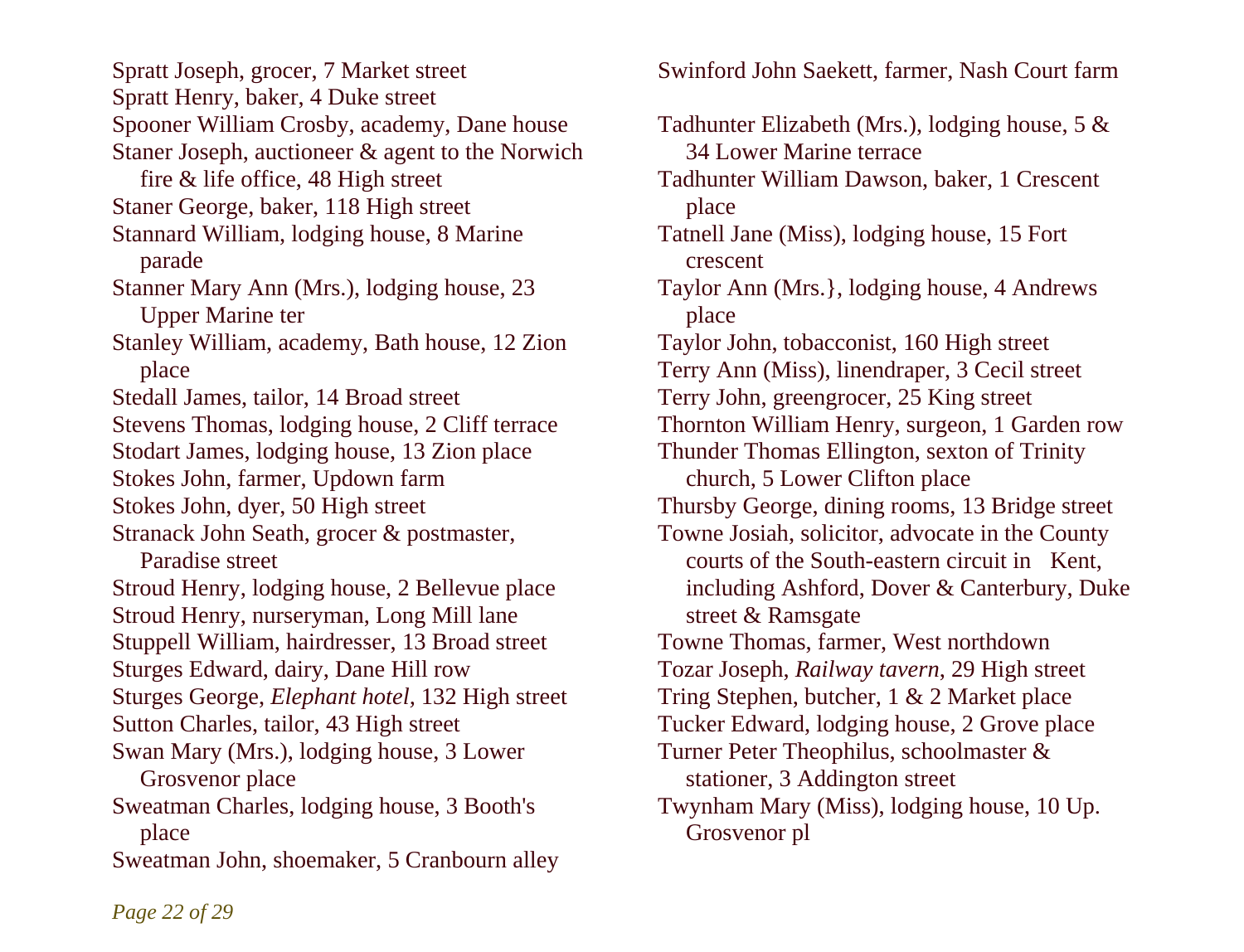Upton William, farmer, Nash farm

Valder William Henry, managing clerk to Hammond & Co. & agent to the Royal Exchange fire & life offices, 6 Lombard street Vaux Rosina (Miss), tobacconist, 35 High street

Waddington Joshua, surgeon, & consulting surgeon to the Ryl. Sea Bathing Inftrmy. 14 Cecil sq. & 6 Up. Marine ter Wainwright Jane (Mrs.), lodging house, 44 Hawley square Wales Edward, beer retailer, Bath road Wales James, dairy, 12 Caroline square Wales James, ' *Good Intent,'* Bath road Wales John, builder, New town Wales Phoeby (Mrs.), lodging house, 10 Zion place Wanstall James, butcher, 133 High street Wanstall Robert, butcher, 10 St. John's street Ward Samuel, *Ship inn*, Bankside Warren George, leather cutter, 2 Charlotte place Watler Joseph, lodging house, 13 Buenos Ayres Watson Archer, coach builder, 4 Churchfield place Watson Frederick, ' *George & Dragon,*' Charlotte place Watson James, greengrocer, St. John's street Watt Jane (Mrs.), lodging house, 1 Bridge terrace Watt William, steward of Ruby steamboat, 2 Paradise place Waters Martha (Mrs.), grocer, 126 High street Waters Richard, beer retailer & painter, 32 Pleasant place Webb James, lodging house, 20 Crescent place Wellard Stephen, lodging house, 1 Belmont Fort Wells Mary (Mrs.), lodging house, 29 Lower Marine terrace Westfield Godfrey, Albion coffee house, Bankside Wharton George, painter & glazier, 4 Hawley street Wharton William, lodging house, 10 Bellevue place White Alfred, bath proprietor, 151 High street White Edward, bootmaker, 9, 10 & 11 High street White Thomas, baker, 13 New Cross street White Thomas Cooper, butcher, 11 Queen street Wilkerson Thomas, lodging house, 7 Zion place Willett Thomas William, linendraper, 8 & 58 High street Willis Eleanor (Mrs.), boarding house, 16 Hawley square Wilshaw John, lodging house, 22 Union crescent Wilson William, carpenter, Clifton street Winch Ann (Mrs.), lodging house, 9 Marine parade Winch Frederick, tailor, 10 Marine parade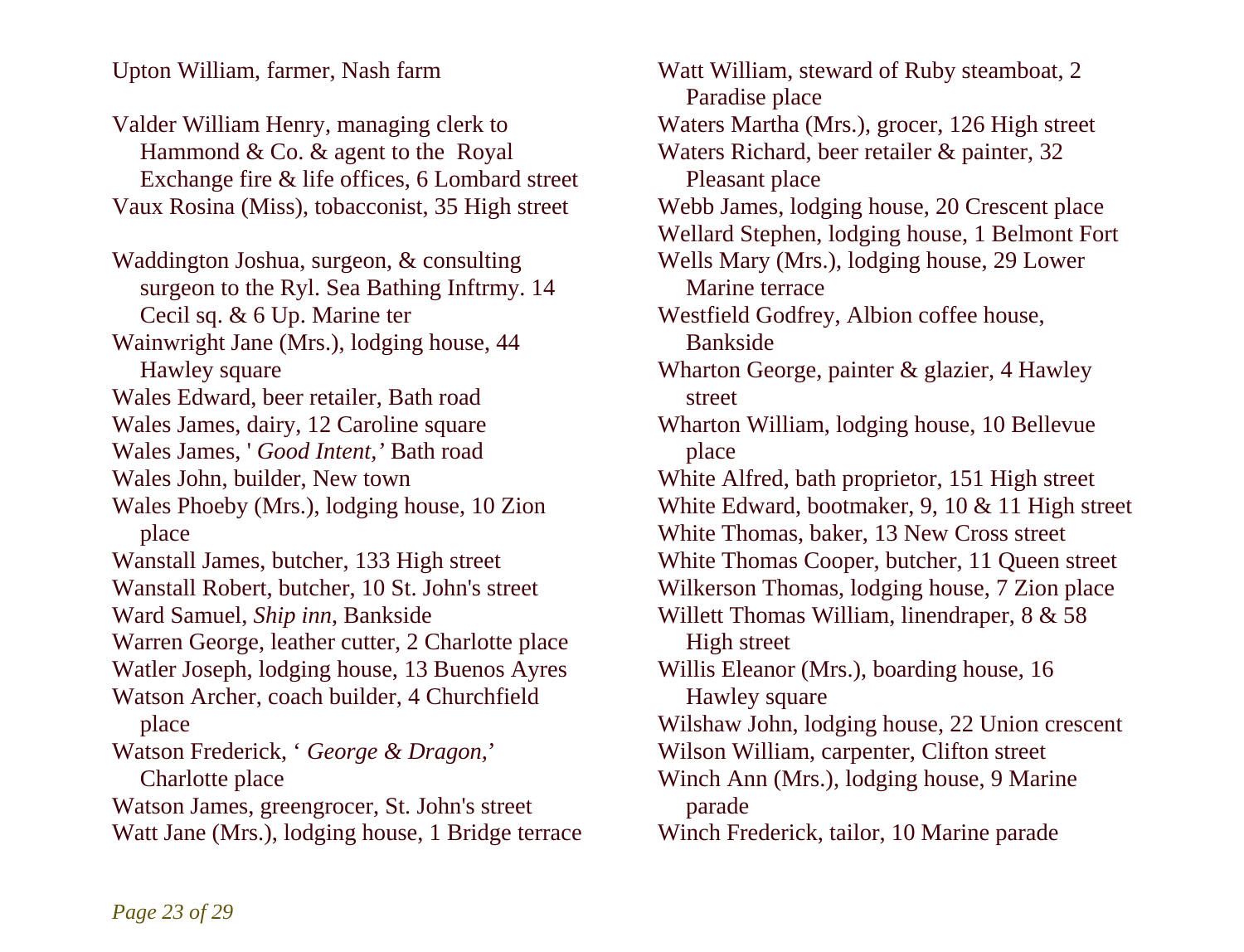Winch Francis George, shopkeeper, 8 Bridge street

Winch James, bricklayer, Market place

Wood Ann (Miss), dressmaker, 11 New Cross street

Wood James, lodging house, 17 Vicarage place

Wood Robert, butcher, Northumberland crescent

Woodcock Francis Daniel, tobacconist, 149 High street

Woodgate Edmund, clothier, 19 High street

Woodruff Charles, watchmaker & jeweller, 6 High street

Woodruff Charles Stephen, *Kent hotel & commercial house*, 1 Lower Marine terrace Woodward John, builder, 6 Fort Paragon Woodward Leonard, pastrycook, 131 High street Woodward Richard Henden, grocer, 1 Bath place Woodward Richard, tailor, 15 Broad street Woolford George, *Crow inn*, Broad street Wootton Mary Ann (Miss), lodging- house, 18 Upper Marine terrace Wootton Edward, chemist, 136 High street Wootton & Son, hoymen & cornfactors, 125

High street

Wootton Henry, registrar of births & marriages for the Margate district, & collector of poor rates, 4 Garden row

- Wootton Henry, lodging house, 9 Cliff terrace Wootton Peter, grocer, 5 New Cross street
- Wootton Stephen, London shipping office, Love lane
- Wootton Stephen, agent to the Globe fire & life off. High st

Wright James, lodging house, 3 East crescent

Wright James Edward, solicitor & notary, 36 Hawley sq

- Wright Louisa (Mrs.), lodging house, 6 Buenos Ayres
- Wright Lewis, professor of music, 5 Prospect place

Wright William, lodging house, 5 Charlotte place Wyborn Bethel, lodging house, 6 Pleasant place

Yeomanson Francis, shoemaker, 25 King street

Yeomanson George, bootmaker, 1 King street

Yeomanson William, bootmaker, 6 Queen street

Young Mary Ann (Mrs.), lodging house, 7

Vicarage place

Young Mary (Miss), lodging- house, 18 Crescent place

Young Sidney, lodging house, 6 Brooke terrace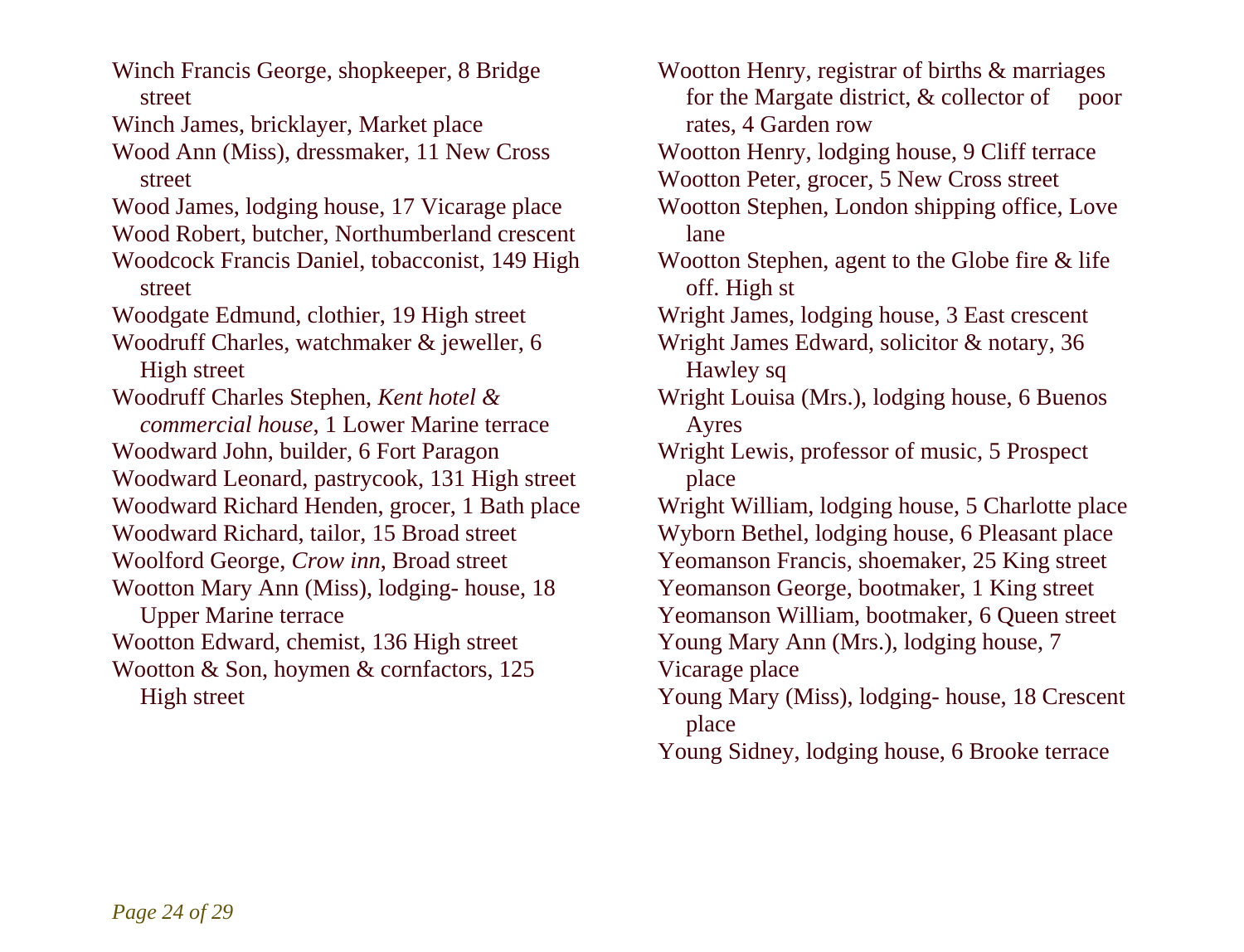POST OFFICE.—Frederic Gore, postmaster, Cecil square. Monday orders are granted & paid at this office. Letters from London, via Dover & railway, arrive at 6 a.m. & dispatched ½ past 9 p.m. Box closes at 9; letters may be posted with one extra stamp to 20 min. past 9, then box finally closes. Letters from London (by day mail) arrive ½ past 4 p.m.; delivered as soon as sorted. Letters dispatched to London at 10 a.m. Box closes at 10 min. to 10; letters taken until 10 a.m. with one extra stamp. Letters also to Ramsgate & Broadstairs dispatched at the same times as the morning & the evening London mails

# BANKERS :—

*Cobb & Co.* King street; draw on Barnett, Hoares' & Co. Lombard street *Savings Bank*, Market pl. Wm. Church Brasier, actuary

INSURANCE AGENTS:—

*Accidental Death*, John Poussett, Rose cottage *Alliance*, Robert Chappell Osborne, High street *Anchor Fire & Life,* G. Stoney *Atla*s, Thomas H. Keble, 137½ High street *British Empire Mutual*, Richard Manning, High street ; & Thomas Chitty, Broad street *County Fire*, Frederic Gore, 4 Cecil square *Crown Life*, Charles Sandys Lewis, Churchfield *English & Scottish Law Life & Loan*, S. Peake, Solly *Etonian & General Life*, James Prebble, High street *European Life & Annuity*, Charles D. Dixon, 22 High st *General Fire & Life*, George Admans, 16 Dane hill row *Globe*, Stephen Wootton, High street *Hope Mutual Life*, C. H. Pyle, 3 Garden row *Imperial Life*, Samuel Pointer *Imperial*, George Goodale, Cecil square *Law Life*, John Harvey Boys, 33 Hawley square *London Assurance Fire & Life*, William Church Braiser, 20 High street *Medical, Invalid & General Life*, George H. Phillpott *Metropolitan Counties Fire & Life*, James Gower, Hawiey square *Monarch Fire & Life*, Edmund Hunt, 22 Zion place *National Mercantile Life*, Richard Wood, High street *Norwich Union*, Joseph Staner, High street *Pelican Life*, Richard Jenkins, 50 Hawley square *Phoenix Fire*, Edwin B. Cozens, 46 Hawley square, & Richard Jenkins, 50 Hawley square *Provident Life*, Frederic Gore, 4 Cecil square *Rock Life*, Josiah Towne, Duke street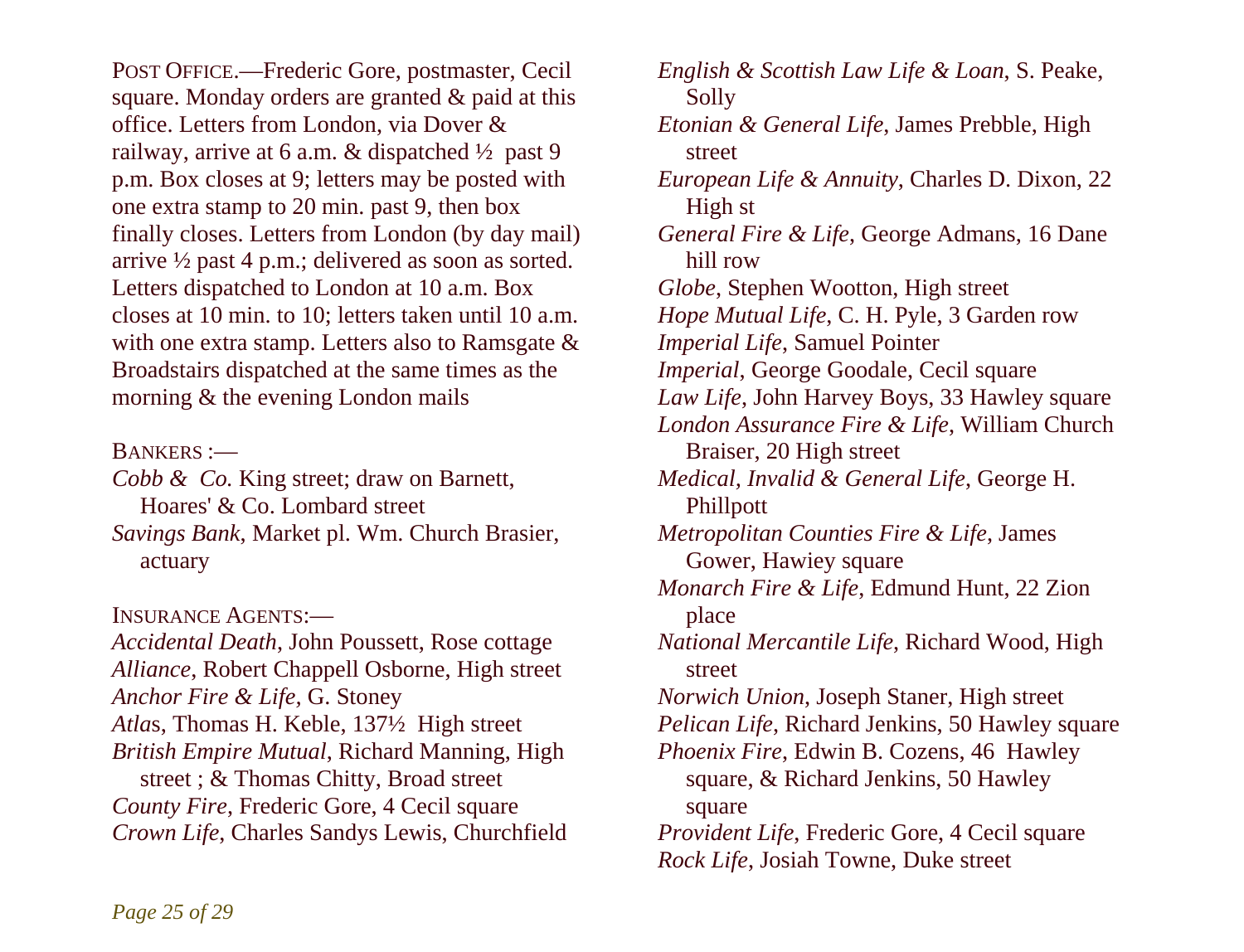*Royal Exchange*, William Henry Valder, Lombard street

*Royal Fire & Life*, J. S. Stranack, 8 Paradise street

*Star Life*, Thomas Hellen, 140 High street *Sun*, Samuel Lewis, at Cobb's bank, King street

PUBLIC ESTABLISHMENTS:—

- *Custom House*, Thomas Stribley, sub-collector, Bankside ; Henry Casswell, tide waiter
- *Preventive Station*, Newgate, Lieut. Finemore, R.N. Lieut. Hemer, R.N., Westbrook *Inland*
- *Revenue Office*, Valentine Sear, supervisor, 'Queen's Arms,' Duke street; William Adams,

officer

*Margate Harbour Pier Company*, George Yeates Hunter, chairman & treasurer; John M. Cobb, deputy-chairman; Stephen Sackett Chancellor, chief clerk ; J. E. Draper, collector of droits; John S. Stranack, harbour master; William Caveler, surveyor; Lewis Samuel, registrar *Corn Marke*t, at the Fountain inn, King street, every thursday at 3 p.m *Town Hall*, Market place *Theatre Royal*, Addington street *Tivoli Gardens Gas Works,* King street, William Hunt, secretary *Police Station*, Stephen Cullum Marchant, inspector

*Literary & Scientific Institution*, William Caveler, esq. president; William Brook, esq. treasurer; Joseph Staner & John Poussett, esgrs. hon. secs.; Rd. Edwards, curator

*Royal Sea Bathing Infirmary*, Samuel Tomkins, esq. treasurer; William Chipperfield, resident surgeon ; Chas. John Rowsell, sec.; Mrs. Jane Spearing, matron

*Margate Philanthropic Institution*, Fountain inn, King street; Her Royal Highness the Duchess of Kent, patroness; James F. Friend, patron; Francis William Cobb, James Edward Wright, George Yeates Hunter, & William Brooke, trustees; Stephen Sackett Chancellor, treasurer & president; Robert Wood, vice-president; James Cutten, secretary

*Drapers' Almshouses* 

*Electric Telegraph*, Railway station, John James Barnard; station master

PUBLIC OFFICERS :-

*Clerk to the Magistrate*s, John Harvey Boys, India house *Clerks to the Commissioners of Land, Assessed, Property & Income Taxes*, Brooke & Mertens, Cecil square *Joint Registrar to the Commissioners of Salvage*, Wm. Brooke, Cecil square, & John Harvey Boys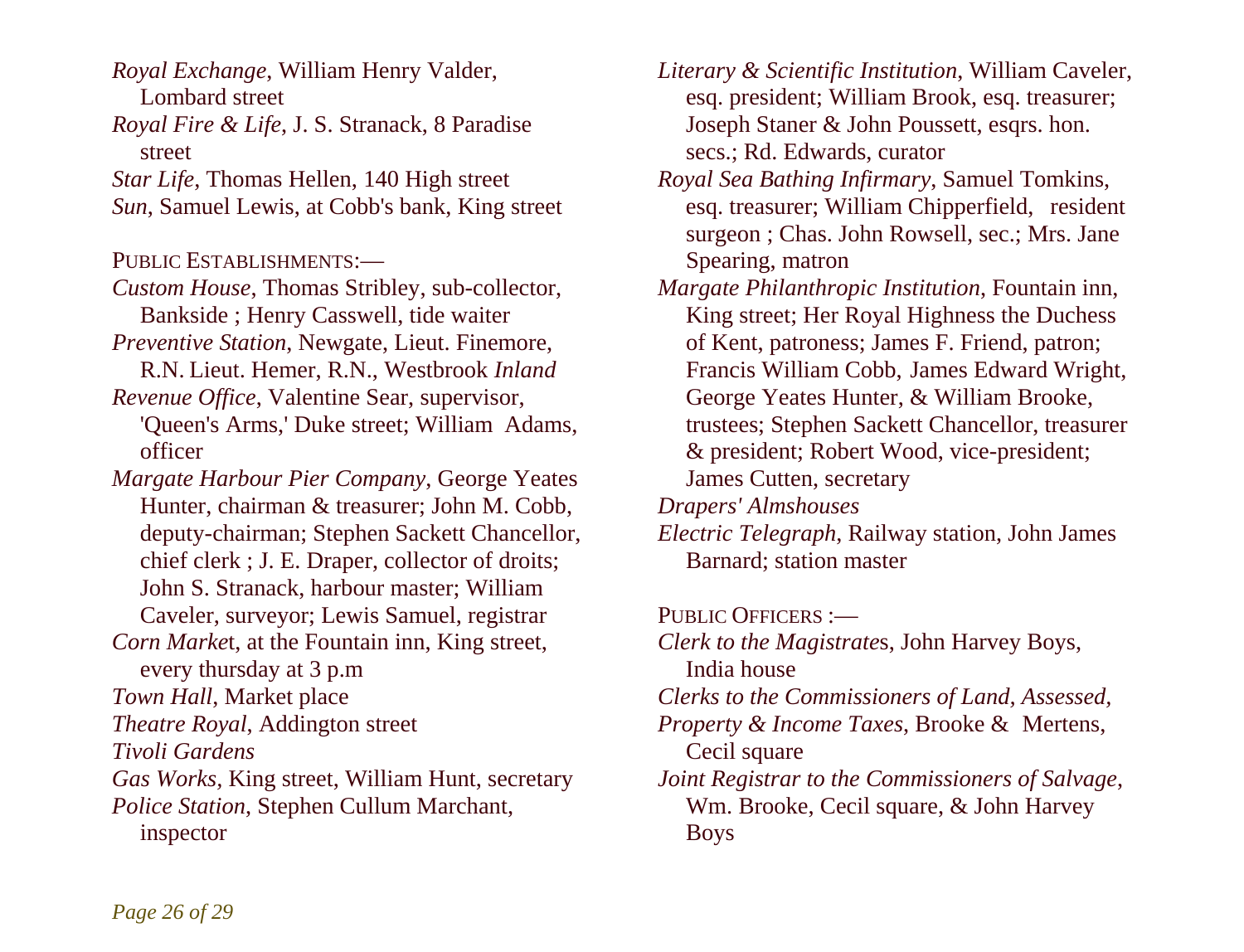*Clerk to Local Board of Health*, James Edward Wright, Hawley square *Notaries Public*, William Brooke, John Harvey Boys, & Edward Wright *Deputy to the Mayor of Dover & High Constable*, Fras. William Cobb, esq *Sub-Deputy & Deputy to ditto*, Richard Jenkins  *Collector of Droits*, John Elgar Draper, 9 Paradise street. *Vice-Consul for France, Holland, Prussia, Sweden, Norway, Hanover & United States, & agent for Lloyd's*, George Hammond, jun. Lombard street *Harbour Master*, John Seath Stranack *Registrar of Births, Deaths & Marriages, and Poor Rate Collector*, Henry Wootton, Garden row *High Bailiff*, Thomas Bowling *County Court Sub-Bailiff*, Thomas Dunn *Inspector of Weights & Measures*, — Jenkins *Superintendent of Police*, Stephen Cullum Marchant *Shipping Office*, Stephen Wootton PLACES OF WORSHIP :-

*St. John the Baptist*, Rev. John Francis Lingham, M.A. vicar ; Rev. James Alexander, curate *Trinity*, Rev.Samuel Prosser, minister; Rev. Henry Thomas Veness, B.A. evening lecturer *Roman Catholic*, Rev. T. Costegan

*Baptist Chapel {Ebenezer)*, Rev. William Bowen Davies *Wesleyan*, Rev. James Mowatt *Lady Huntingdon's (Zion)*, Rev. Caleb Bird *Independent*, Cecil street, Rev. Frederick Beckley

## PUBLIC SCHOOLS :-

*British* (for boys & girls), New Cross street, Joseph Bennett, master; Miss B. Honey, mistress *National*, Geo. Chexfield, master; Miss Mansfield, mistress *Infant*, John Healing, master; Mrs. Healing, mistress *Trinity*, Geo. Stoney, master;, Miss Mary Millard,

mistress

#### POSTING HOUSES :—

Royal hotel & assembly rooms, Thomas Gardner York hotel, E. R. H. Wright Duke's Head hotel, Henry McAdam, Bankside White Hart hotel, John Colley, Marine parade

#### WATER CONVEYANCE:—

Wootton's hoys to Wool quay, every saturday Steam vessels every morning to London in summer, & three times a week in winter Steam vessels daily to Tilbury & Ramsgate

*Page 27 of 29*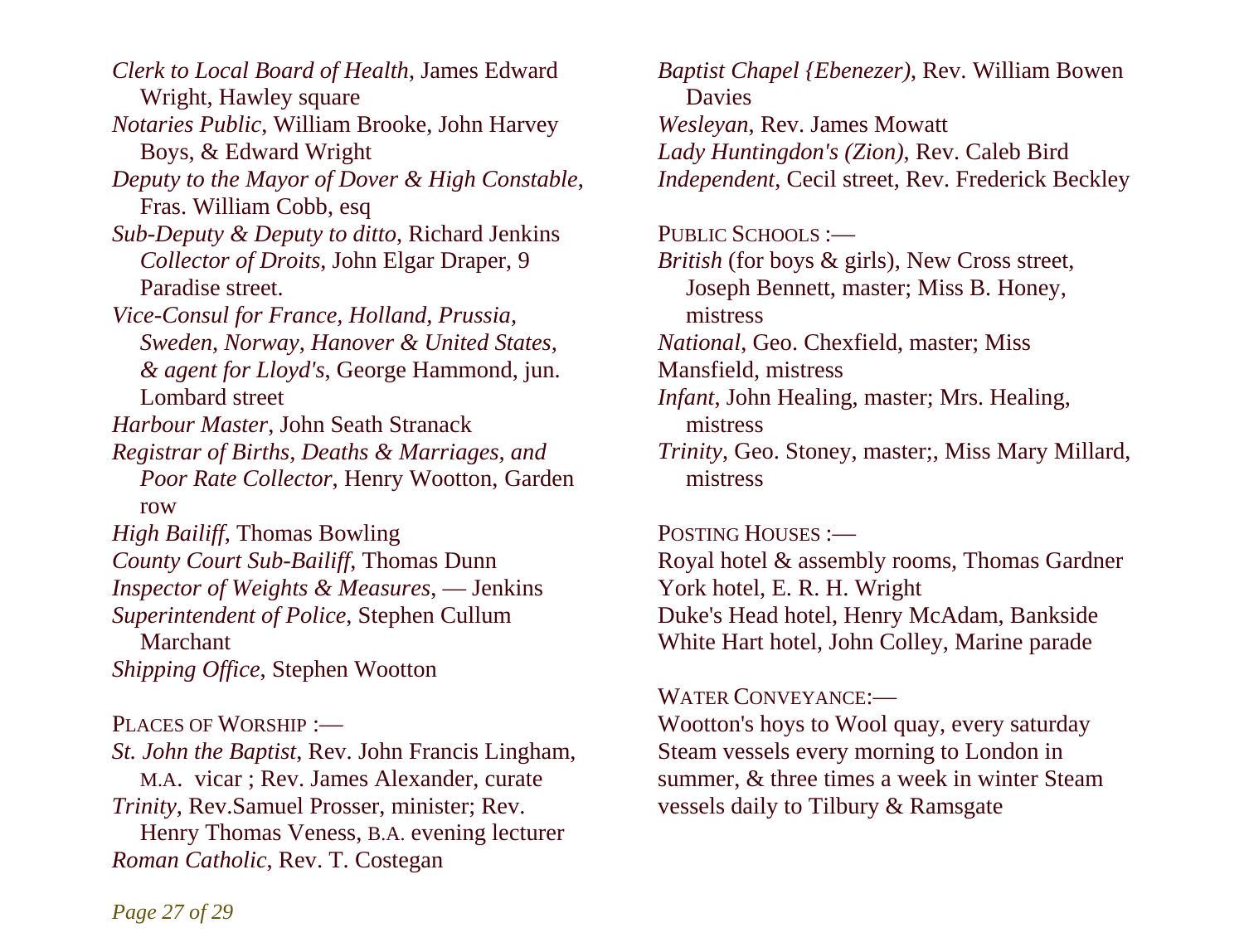# **BIRCHINGTON**

BIRCHINGTON is a sea parish, 3 miles north of Minster station, 96 miles from London, 15 from Canterbury, 3½ miles south-west of Margate in the Hundred of Ringslow, and Union and Isle of Thanet. The ground is rather rising, and is bounded on the sea coast by bluff cliffs, indented by Westgate Bay and Epple Bay. The village lies along the old road from London and Canterbury to Margate, about three-

quarters of a mile in length. Its population, in 1851, was 885, and its area 1,680 acres of land and 390 of water. It is included in the Cinque Port liberty of Dover. The church of All Saints is a handsome building, containing some antique monuments of the families of Quex and Crispe: also brasses, of the date of 1449.

There are a National school for boys and girsl, and a Wesleyan and a Baptist chapel. There is besides a school for Crispe's charity.

At Westgate Bay and Apple Bay on the coast is a preventive station. CLIFF END 1 mile north-west; GORE END, half a mile north-west; GREAT AND LITTLE GORE END , 1 mile south-west; QUEKES, half a mile south; WOODCHURCH,  $1\frac{1}{2}$  miles south-east; CHEESMAN'S  $1\frac{1}{2}$  miles south-east.

## **GENTRY.**

Cotton Henry Perry, esq. Edwards Robert, esq Friend, John, esq. Birchington place Friend John, esq. Brook's end

Neame Francis Jenkin, esq Neame Miss Charlotte Neame Miss Maria Whish Rev. Henry Fulham [curate]

## **TRADERS**

Allard Mrs. Ann, mistress of National scl Allard Paul, master of National school Brislow John, farmer Busbridge Stephen, grocer & post office Collard Ambrose, farmer Dennett George, tailor Harris Thomas, baker Hayward William, beer retailer

Holman William, baker Holness Stephen. carpenter Hudson James, miller Neame Edward, farmer Oliphant Daniel, brewer Pemble John, grocer Pemble John, shoemaker Pinker Robert,' *Powell Arms*'

*Page 28 of 29*